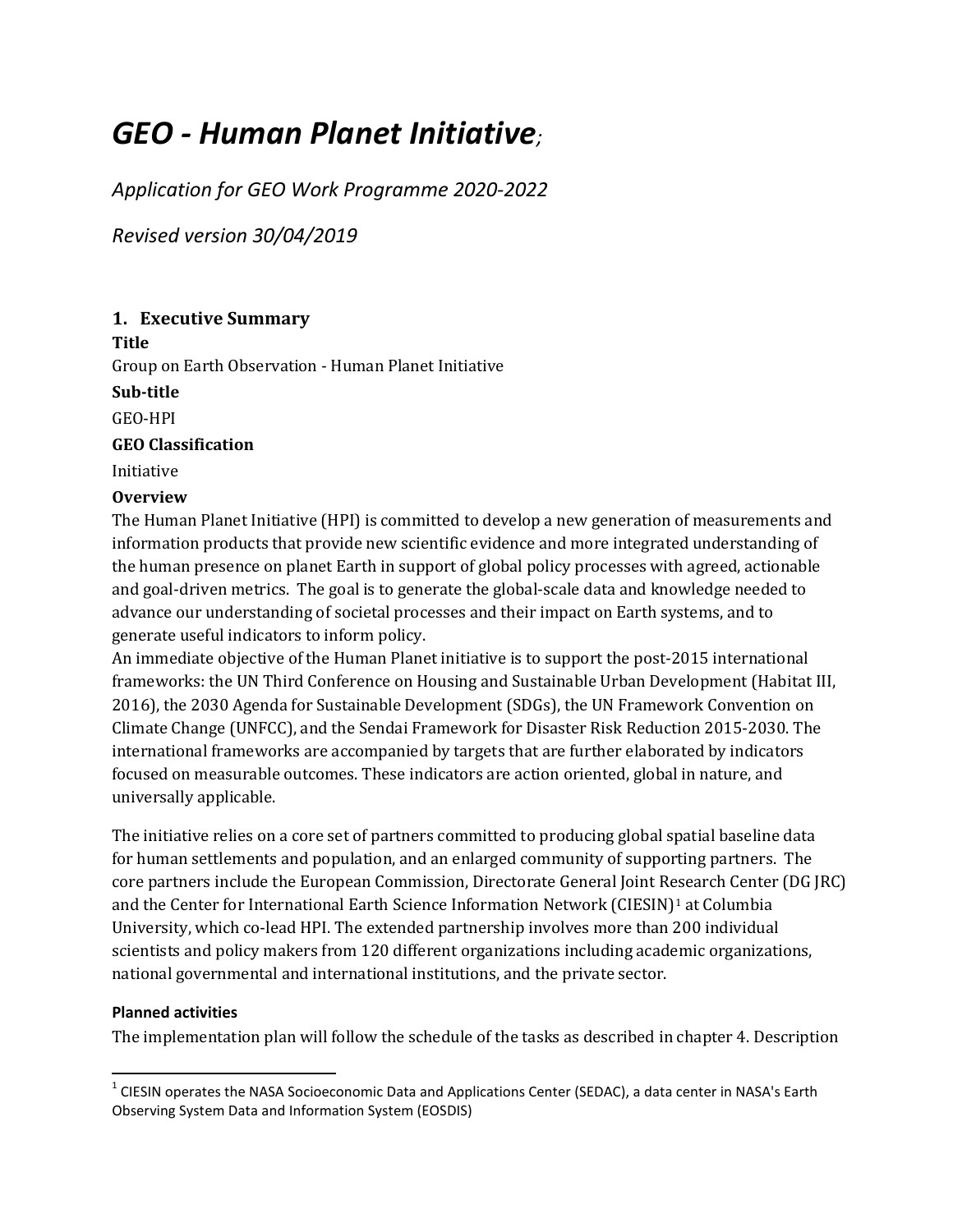of activities, Tasks definition, overall logic and phasing. The milestones are phased with the annual releases of the Human Planet Atlas. The tasks include:

- 1. Global historical spatial grids on built-up and population
- 2. Global spatial baseline data on built-up based on Sentinel sensor (10m)
- 3. Global spatial baseline on built-up by integrating data from different sensors
- 4. Global human settlement classification schema and indicators
- 5. Global high resolution age-structured population maps
- 6. Global settlements, infrastructure and population data inter-comparison
- 7. Regional and national show cases
- 8. Human Planet web platform
- 9. Human Planet Atlas annual releases

# **Point of contact**

Co-Lead: Martino Pesaresi [\(Martino.pesaresi@ec.europa.eu\)](mailto:Martino.pesaresi@ec.europa.eu) Co-Lead: Robert Chen (BCHEN@CIESIN.COLUMBIA.EDU) Coordination: Daniele Ehrlich [\(daniele.ehrlich@ec.europa.eu\)](mailto:daniele.ehrlich@ec.europa.eu)

# **2. Purpose**

# **Rationale**

The Human Planet Initiative (HPI) is committed to develop a new generation of measurements and information products that provide new scientific evidence and more integrated understanding of the human presence on planet Earth in support of global policy processes with agreed, actionable and goal-driven metrics. The goal is to generate the global-scale data and knowledge needed to advance our understanding of societal processes and their impact on Earth systems, and to generate useful indicators to inform policy.

# **Mandate**

The HPI provides services to international institutions and other stakeholders. For example, the HPI provides data, and knowledge to generate the **New Degree of Urbanization**, a partitioning of all human settlements of the world in classes of settlement size. That classification is then used to further characterize them in urban and rural settlements. The work is in support of the European Commission policy services, Organization for Economic Cooperation and Development (OECD), Food and Agricultural Organization (FAO), United Nations Habitat (UN Habitat) and World Bank and the outcome will be considered for adoption at the UN Statistical Division, in February 2020.

# **Actual Deliverables**

In the 2017-2019 time frame the Global Human Settlement WG has produced the following global baseline data.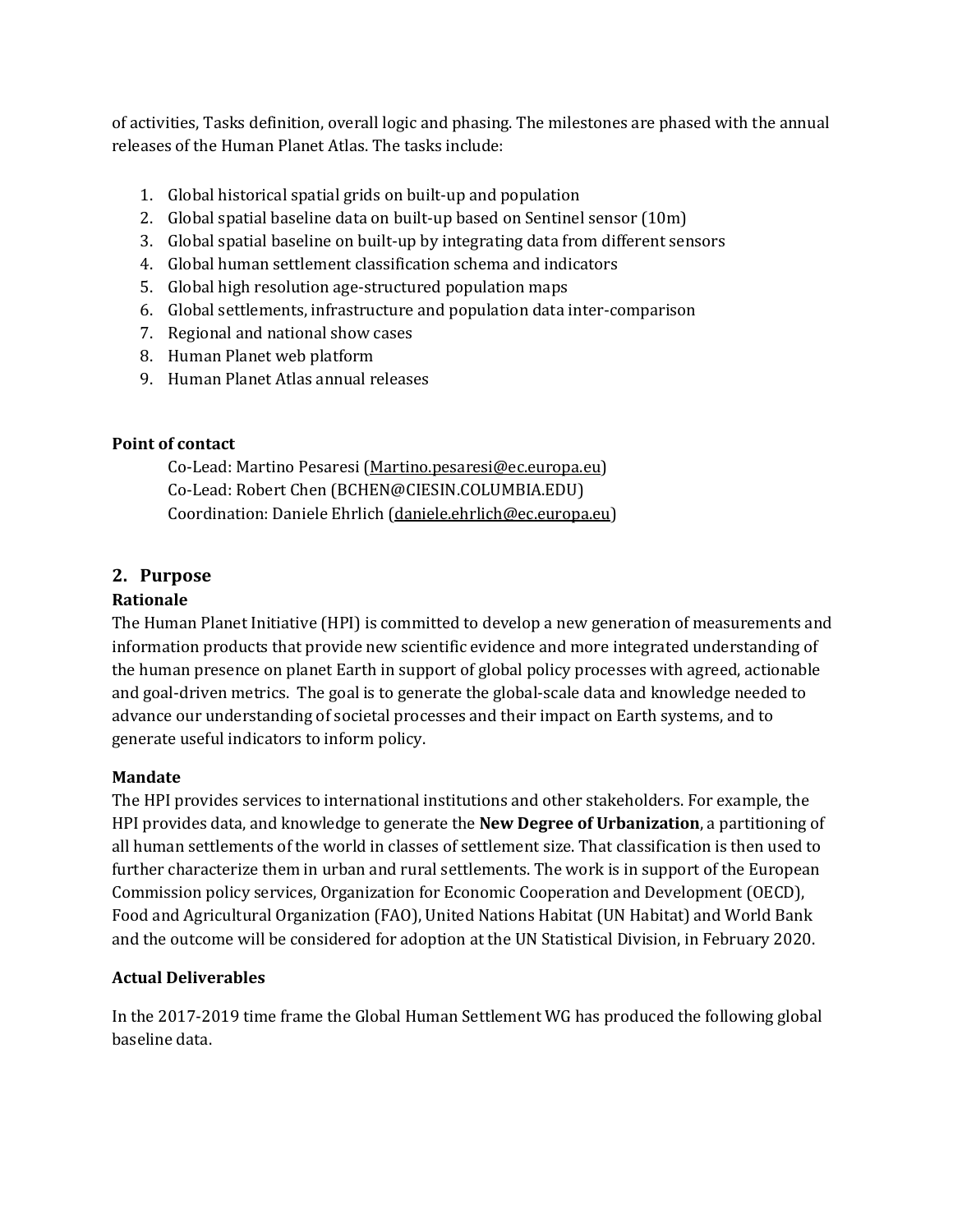- A. GHS BUILT global map of built-up areas using remotely sensed data input collected by the Landsat platform in the epochs 1975, 1990, 2000, and 2014. Various sensors involved MSS, TM, ETM.
- B. GHS\_POP global resident population grids in the epochs 1975, 1990, 2000, and 2015 estimated by merging GHS\_BUILT with population census data harmonized by the CIESIN.
- C. GHS\_SMOD global multi-temporal settlement model and urban-rural spatial classification schema based on the GHS\_BUILT and GHS\_POP baseline data.
- D. Human Planet Atlas for 2016, 2017, 2018.

The data are shared as pre-release for early testing purposes inside the GEO international partnership.

# **Planned outputs of the initiative**

The 2020-2022 HPI plan foresee the following tasks.

*1 Global historical baseline data on population and built-up areas 1975-1990-2000-2015* **Description:** Built-up areas from global historical records of Landsat platform in the epochs 1975, 1990, 2000, and 2014 **will be continued in the 2020-2022 time frame to assure continuity and updates**. Various sensors (MSS, TM, ETM), input spatial resolution 60, 30, 15 meters, integration with global EO-derived land cover and voluntary geographic information (OpenStreetMap) for driving the automatic machine learning process. Global population grids at 250m of spatial resolution by integrating EO-derived built-up areas with global census sources from CIESIN. *Planning***:** Yearly updates with improvements

*Partners' responsibilities***: Leader** JRC GHSL**; supporting:** CIESIN, WorldPop *Resources:* in-kind support *Geographical scope***:** Global

# *2 Global spatial baseline data on built-up areas from Sentinel sensors (10m)*

*Description***:** Global built-up areas detection and characterization using Sentinel 2 data of the EU Copernicus program. 10-m of spatial resolution, yearly updates starting from 2019+. *Planning***:** Integrated Sentinel prototype, technical specs for operational service in 2019+ *Partners responsibilities***: Leader** JRC GHSL **; supporting** CIESIN, Worldpop, extended partnership

*Resources***:** in-kind support *Geographical scope***:** Global

# *3 Global spatial baseline data on built-up based on integrating different sensors*

*Description***:** Global built-up areas detection and characterization using **Sentinel 1 and 2 data** of the EU Copernicus program, with 10-m of spatial resolution, yearly updates starting from 2019+. The work-package may include the processing of other high resolution imagery.

**Planning:** Integrated Sentinel prototype, technical specs for operational service in 2019+. The work may become part of the EU Copernicus services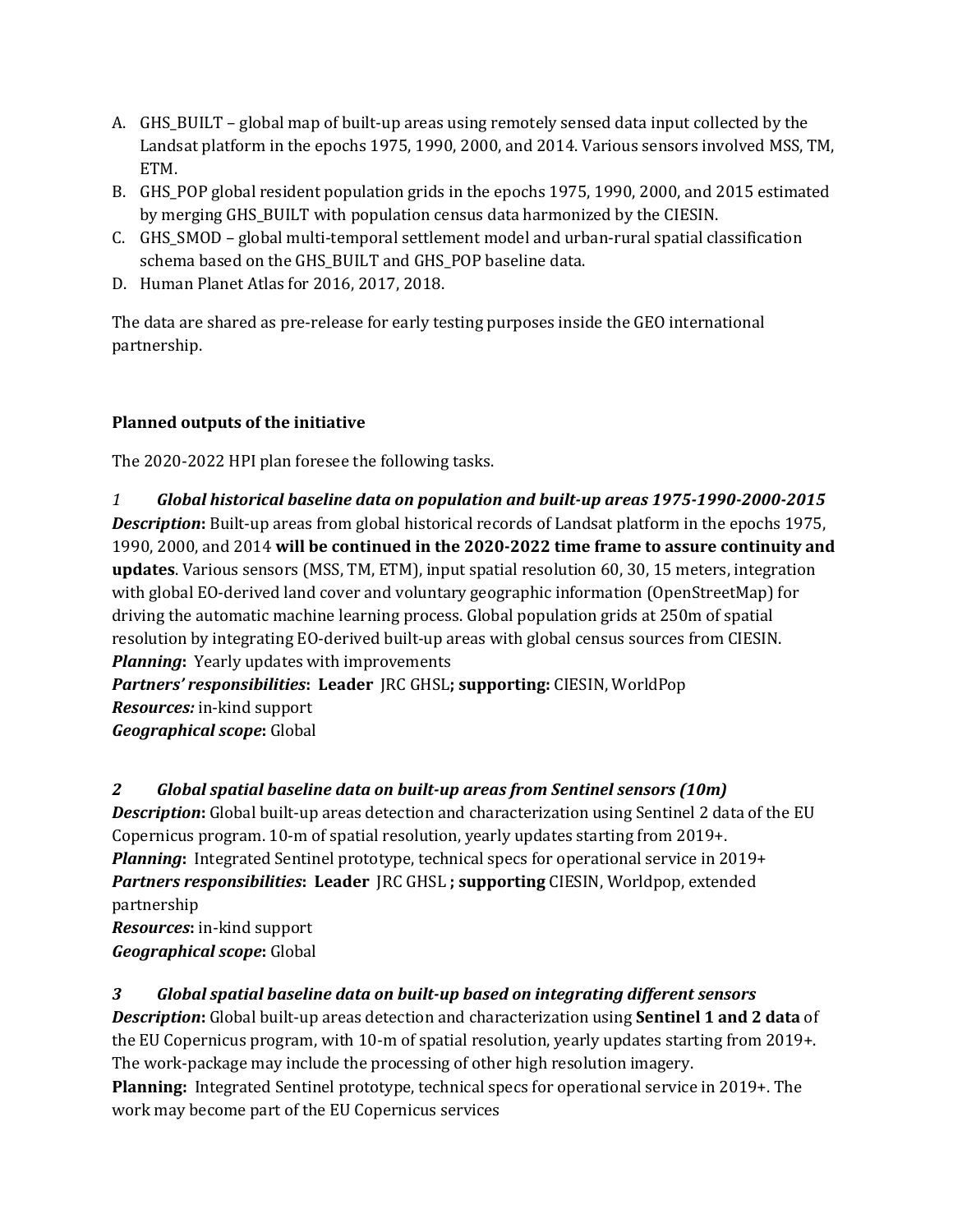*Partners responsibilities***: Leader** JRC GHSL **; supporting** CIESIN, Worldpop, extended partnership and private partnership

*Resources:* If part of the EU Copernicus services, it will be part of the EU contributions to GEO. *Geographical scope***:** Global

# *4 Global settlement classification schema and indicators*

**Description:** harmonized definition of the spatial extension the global human settlements based on density of population and built-up infrastructures. Rural-urban continuous. City-level aggregation of exposure, impact, and accessibility indicators.

**Planning:** Release, 1km resolution model; second release 250m-resolution model

**Partners responsibilities: Leader** JRC GHSL **; supporting** DG REGIO, WB, UN Habitat, Extended partnership

**Resources:** in-kind support

**Geographical scope:** Global, individual city level, regional/national show cases

# *5 Global high-resolution age-structured population maps 2000-2022*

*Description:* Through funding from the Bill and Melinda Gates Foundation, the WorldPop project (www.worldpop.org) will lead construction of global population distribution maps for the 2000- 2020 period. This represents a multi-organization international collaboration, principally between WorldPop at the University of Southampton, the University of Louisville, CIESIN at Columbia University, the JRC, the Flowminder Foundation (www.flowminder.org), the German Space Agency (DLR) and the World Bank, with computing support from Microsoft and Google. Modelling methods for multi-temporal census count disaggregation from administrative units to 100x100m grid squares have previously been developed (e.g.

http://journals.plos.org/plosone/article?id=10.1371/journal.pone.0107042,

http://www.nature.com/articles/sdata20165), and these will be scaled up to construct global, agestructured population distribution datasets for the 2000-2020 period.

*Planning:*The first global layers are anticipated to be completed in early 2019, with ongoing updates released at regular intervals of time.

*Partners responsibilities:* **Leader** WorldPop**; supporting** CIESIN, JRC GHSL, extended partnership *Resources:* in-kind support

*Geographical scope***:** Global

# *6 Global settlement classification schema and indicators*

**Description:** harmonized definition of the spatial extension the global human settlements based on density of population and built-up infrastructures. Rural-urban continuous. City-level aggregation of exposure, impact, and accessibility indicators.

*Planning:*Release, 1km resolution model; second release 250m-resolution model

*Partners responsibilities***: Leader** JRC GHSL **; supporting** DG REGIO, WB, UN Habitat, Extended partnership

*Resources***:** in-kind support

*Geographical scope***:** Global, individual city level, regional/national show cases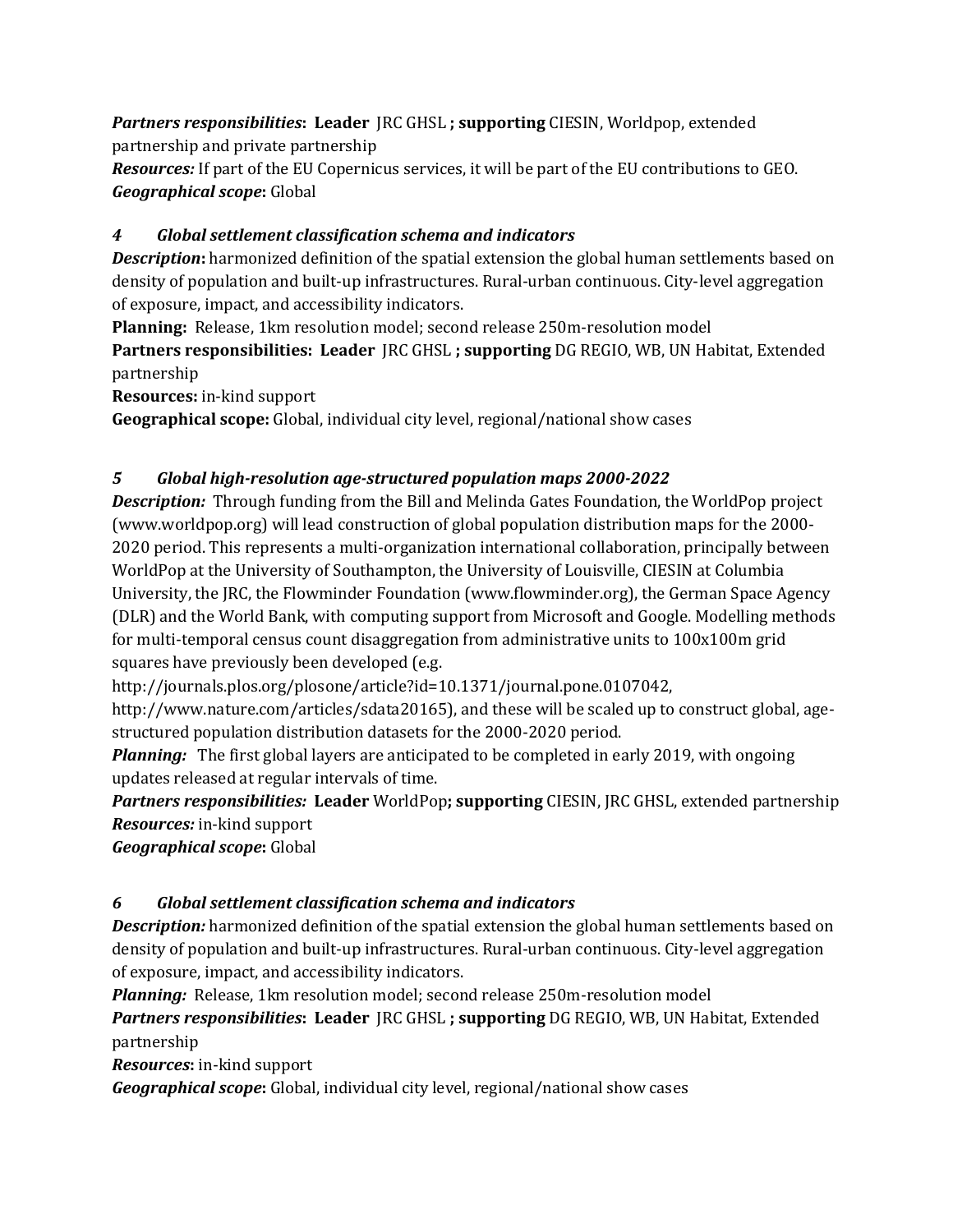## *7 Regional and National show cases*

*Description:* Processing of national image archive for national based built-up.

*Planning:* Based on national requests

*Partners responsibilities:* **Leader** JRC GHSL **; supporting** DG REGIO, WB, UN Habitat, Extended partnership

*Resources***:** in-kind support

*Geographical scope***:** Global, individual city level, regional/national show cases

# *8 Human Planet Web Platform*

*Description:* **HPI** communication web platform hosted possibly through the GEO secretariat. The HPI will promote the exchange of data and the access of HPI product to partners, scientist, expert groups of, and decision makers. **HPI fast data web visualization interface (HPI-WVI)**, based on JEODPP technology hosted at JRC IT facilities. The HPI-WVI will be available to HPI partners with restricted access.

*Planning:* **HPI communication** Web platform may be available end of 2019 while the Web based data exploration too.

*Partners responsibilities***: Leader** JRC GHSL **; supporting** all partners

## *9 Human Planet Atlas releases*

*Description:* Periodic publication of the Human Planet Atlas (HPA) where the core evidences and derived indicators produced by the initiative are presented. The Atlas includes a facts-and-figures section, a cross-cutting thematic section, and an executive summary delivering periodic key messages and narratives based on the core evidences and derived indicators.

*Planning:* Every year the Atlas will address a specific thematic area following the example of the past three releases of 2016, 2017, and 2018.

*Partners responsible:* **Leader** JRC GHSL **; supporting:** all partners

# **Actual and Intended uses of the Outputs**

An immediate objective of the Human Planet initiative is also to support the post-2015 international frameworks: the UN Third Conference on Housing and Sustainable Urban Development (Habitat III, 2016), the 2030 Agenda for Sustainable Development (SDGs), the UN Framework Convention on Climate Change (UNFCC), and the Sendai Framework for Disaster Risk Reduction 2015-2030. The international frameworks are accompanied by targets that are further elaborated by indicators focused on measurable outcomes. These indicators are action oriented, global in nature, and universally applicable. In particular, both the built-up and population grids are to be used as exposure in disaster impact assessment and disaster risk assessment that generate the knowledge as advocated by the Sendai Framework for Disaster Risk Reduction 2015- 2030. The two variables referred also as **Essential Societal Variables** are used in global climate impact assessment in global urbanization analysis.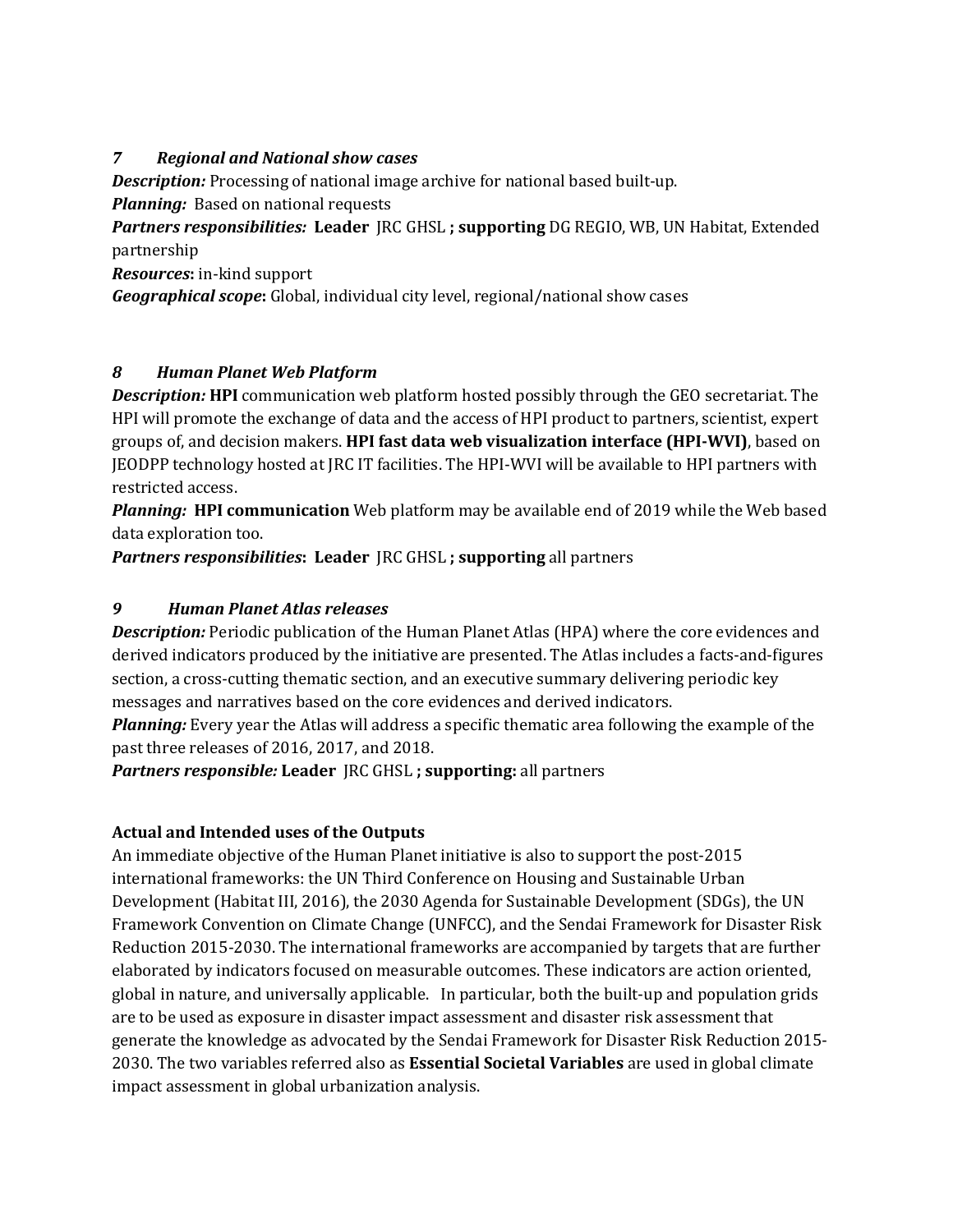#### **Expected outcomes**

In the 2020 – 2022 time frame HPI will continue to improve the existing data layers, and to generate new information that gradually will improve our understanding of human impact.

## **Expected impacts**

The New Degree of Urbanization analysis is providing a fresh outlook on urbanization considered. The concept is considered for adoption by the UN Statistical Division in February 2020. The data layers produced are used by scientist for modeling disaster impact and disaster risk, in system of indicators (i.e. INFORM) used by policy makers, and in the calculation of SDG indicators including SDG11.3.1 and SDG 15.3.1.

## **3. Background**

The Human Planet Initiative contributes to all three Strategic Objectives that guides GEO activities through 2025: advocacy for the value of Earth observations as a fundamental component of timely information; engagement with stakeholder communities to address societal challenges; and delivery of critical data, information and knowledge to inform decision-making. A set of joint and coordinated activities targets each of the strategic objectives as follows.

Strategic Objective 1: To Advocate the importance of Earth observations as irreplaceable resources that must be protected, rendered fully and openly accessible (including through contribution to GEOSS), and integrated to provide maximum value in support of achieving national and international calls for resilient societies, sustainable economic growth, and a healthy environment worldwide. The HPI addresses this by **demonstrating the relevance of EO extracted information to the user community that includes** scientist, practitioners, and decision makers.

In fact, HPI aims to:

- a. Continue to improve information extraction from EO data archives and generate EO-derived global open data describing the spatial extent of the **physical infrastructures** of human settlements and its characteristics (coordinated by EC JRC GHSL, contributors CIESIN, WorldPop).
- b. Generate attributes for physical information products including **building height and/or building stock volume and use**.
- c. Test new EO-based measurement technologies for characterizing the built environment.
- d. Benchmark existing global information products on settlements.

Strategic Objective 3: **To Deliver data, information and knowledge enabling stakeholders to improve decision-making processes and inform policy requirements**, promote the exchange of best practices, enable the uptake of new technologies, and create new economic opportunities while leveraging public sector investment through standardization, collaboration and innovation. The HPI aims to:

e. Improve the available open global gridded population density datasets by combining settlement physical data with census data (coordinated by CIESIN, contributor WorldPop, GHSL).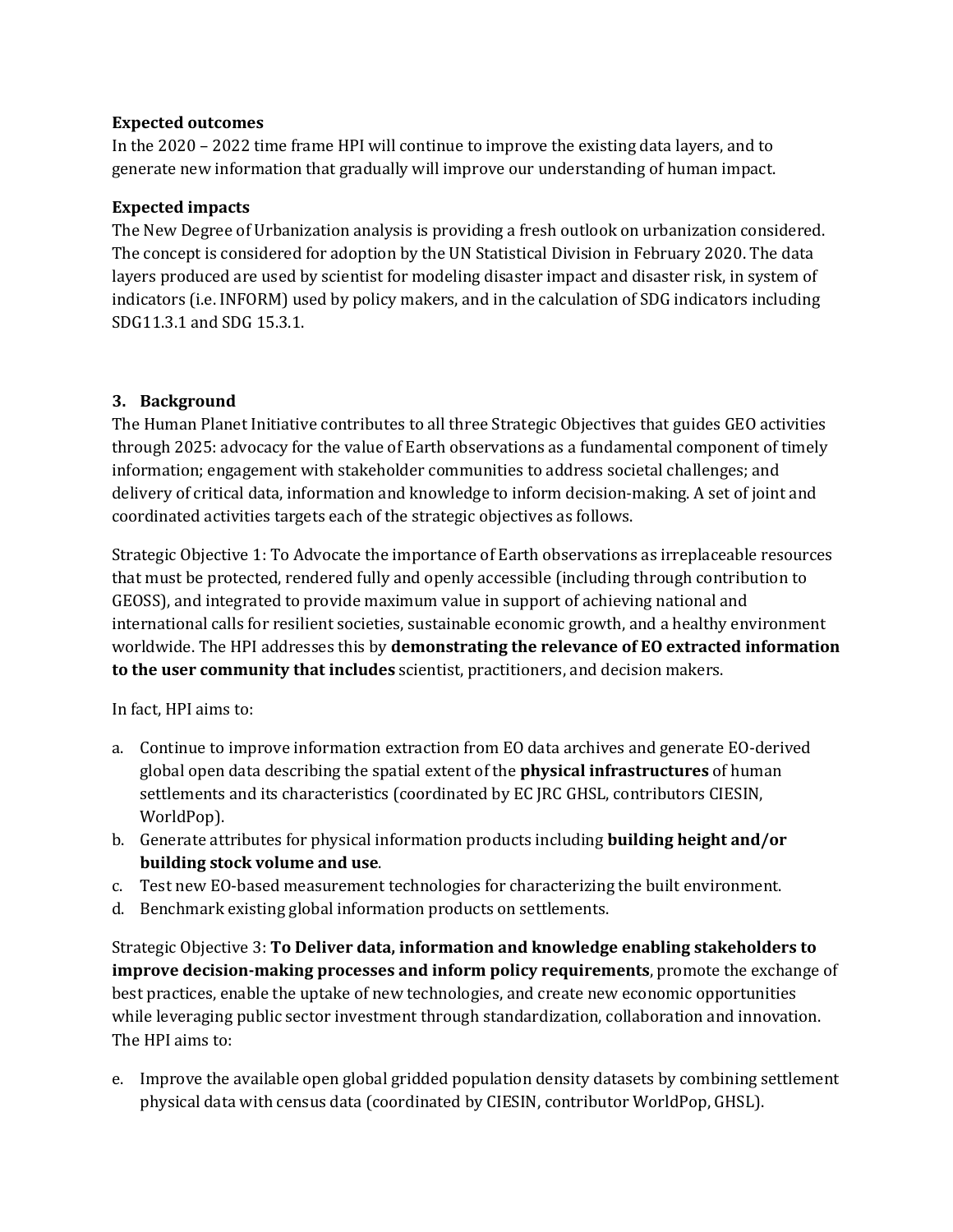- f. Generate continental and global gridded population attributes (coordinated by WorldPop, contributor CIESIN, GHSL).
- g. Integrate physical human settlement data and generate an harmonized definition of human settlements of all sizes (GHSL, OECD, DG Regio, FAO).
- h. Integrate geo-spatial settlement information with statistical data for use by national statistical offices.

Strategic Objective 2: To **Engage with stakeholder communities** and foster strategic partnerships to address global and regional challenges, by increasing the understanding and use of Earth observations available in support of science-based and data-driven decision and policy-making. The HPI aims to:

- i. Co-produce with decision makers the Settlement Model used in the New Degree of Urbanization
- j. Promote the uptake of the New Degree of Urbanization model. The model is used in international fora including the United Nations (European Commission/DG REGIO) to compare urbanization globally.
- k. Test and demonstrate the use of new integrated global spatial data in support of the monitoring of the implementation of post-2015 frameworks (coordination by GHSL, contributor extended partnership).
- l. Reach out to GEO Flagships, GEO initiatives, and international programs and identify areas of cooperation and data integration.

# **Intended Users of the Outputs**

The current users of HPI products include Scientists, Practitioners, and Decision Makers mostly from the International Community. For example, planners and hazard analyst use gridded population and built-up produced to address urbanization and exposure in disaster risk assessment. Crisis management practitioners from the international community rely on the Global Disaster Risk and Coordination System (GDACS) to alert and monitor for hazard impact. GDACS<sup>[2](#page-6-0)</sup> relies on HPI core detests. Decision makers use INFORM a set of composite indicators that include HPI data layers, to guide allocation of humanitarian and development aid.

# **Expected outcomes, impacts and user/societal benefits**

HPI geospatial information products are requested and used as evidence in: i) modelling *exposure and vulnerability* to natural hazards, violent conflict, environmental contamination, environmental degradation, climate change, and other issues of concern; ii) measuring the *impact* of human activities and their metabolic output on life supporting ecosystems and Earth's biogeochemical cycles; and iii) in estimating human/societal demand for and usage of natural and other resources.

The Human Planet initiative operates within the framework of GEO's open and free data access policy that includes the full data production and dissemination cycle (open input, open processing methods, open outputs, open sharing platforms). The HPI aims to enhance the scientific evidence used in monitoring the post-2015 international frameworks, including characterization of changes over time and of uncertainties in data and methods. HPI also aims to improve the integration and

<span id="page-6-0"></span> $2$  <http://www.gdacs.org/>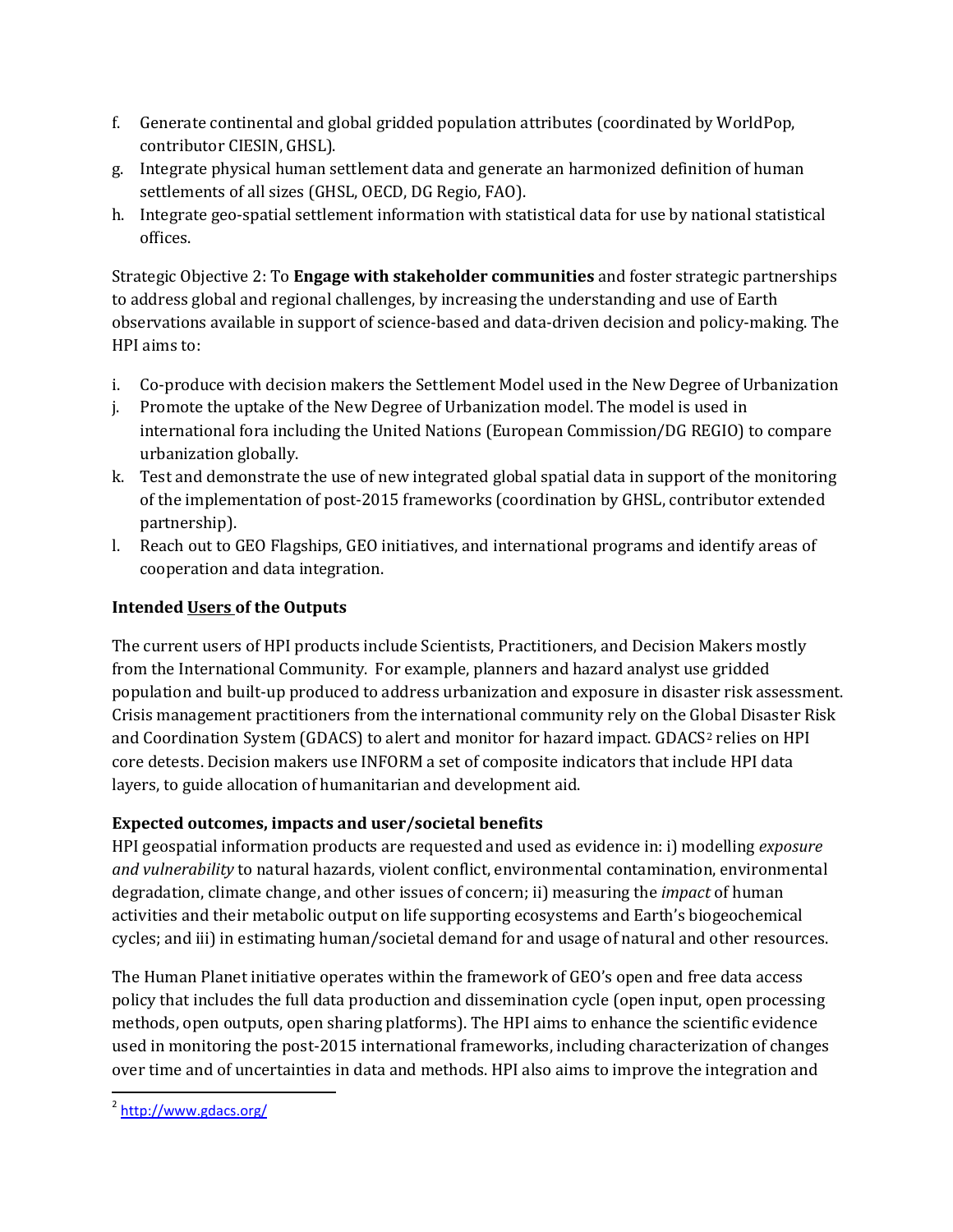the quality of global open and public baseline data describing human settlements, to facilitate multilateral convergence on facts assessing the human presence in the planet over space and time, and to maximize access to data and statistics needed to ensure that "no one is left behind".

#### **Relationship to previous developments and results**

The Human Planet initiative builds upon the outcomes of the first Global Human Settlement Workshop hosted by the European Commission, Joint Research Centre, on 21-22 October 2014, summarized in the "Manifesto for a Global Human Settlement Partnership"[3](#page-7-0) and on the 2017-2019 HPI work program that generated a number of deliverables summarized in section 2. The HPI partner community includes policy makers involved in the post-2015 frameworks and scientists already providing support, advice and datasets to the international negotiation processes. From its onset, the HPI has embraced a paradigm shift in information extraction in two ways: 1) it relinquishes the test-case approach/reasoning in favor of *complete global processing/testing* of technologies and research hypothesis; and 2) HPI also move the focus of the analysis from the *accuracy* of the remote-sensing information extraction to the *fitness-for-purpose* of various spatial sources of information, integrated in support of specific policy goals.

# **4. Relationships to GEO Engagement Priorities and to other Work Progamme**

#### **Support to SDG's**

At the time of writing the HPI produced datasets are used to monitor at least two SDG indicators: *11.3.1 Ratio of land consumption rate to population growth rate*. At the moment of writing the combined HPI products are able to measure the indicator globally. That requires 1) historical population data, 2) historical built up data, and 3) a settlement model that defines urban areas. That is available from HPI.

*15.3.1 Land degradation Proportion of land that is degraded over total land area* However, as population is a cross cutting datasets, it is expected to be taken up in a number of indicators.

#### **Support to Paris Agreements**

HPI datasets and models for the Paris Agreements have started to be addressed as "Built-up area and population density: Two Essential Societal Variables to address climate hazard impact". The essence of the study concludes that human settlements and people living within settlements are susceptible to the impact of climate induced hazardous events in a changing climate. In addition, the consumption patterns that originate in settlements affect emissions and drive land use change not only in the proximity of settlements but also in areas of the globe completely detached from where the demand originates triggering even more emissions. The temperature increase related to a changing climate may affect sea level and thus coastal settlement located in low elevated coastal areas.

# **Support to Sendai Framework Targets**

<span id="page-7-0"></span> <sup>3</sup> <http://www.earthobservations.org/ghs.php> <http://www.gdacs.org/>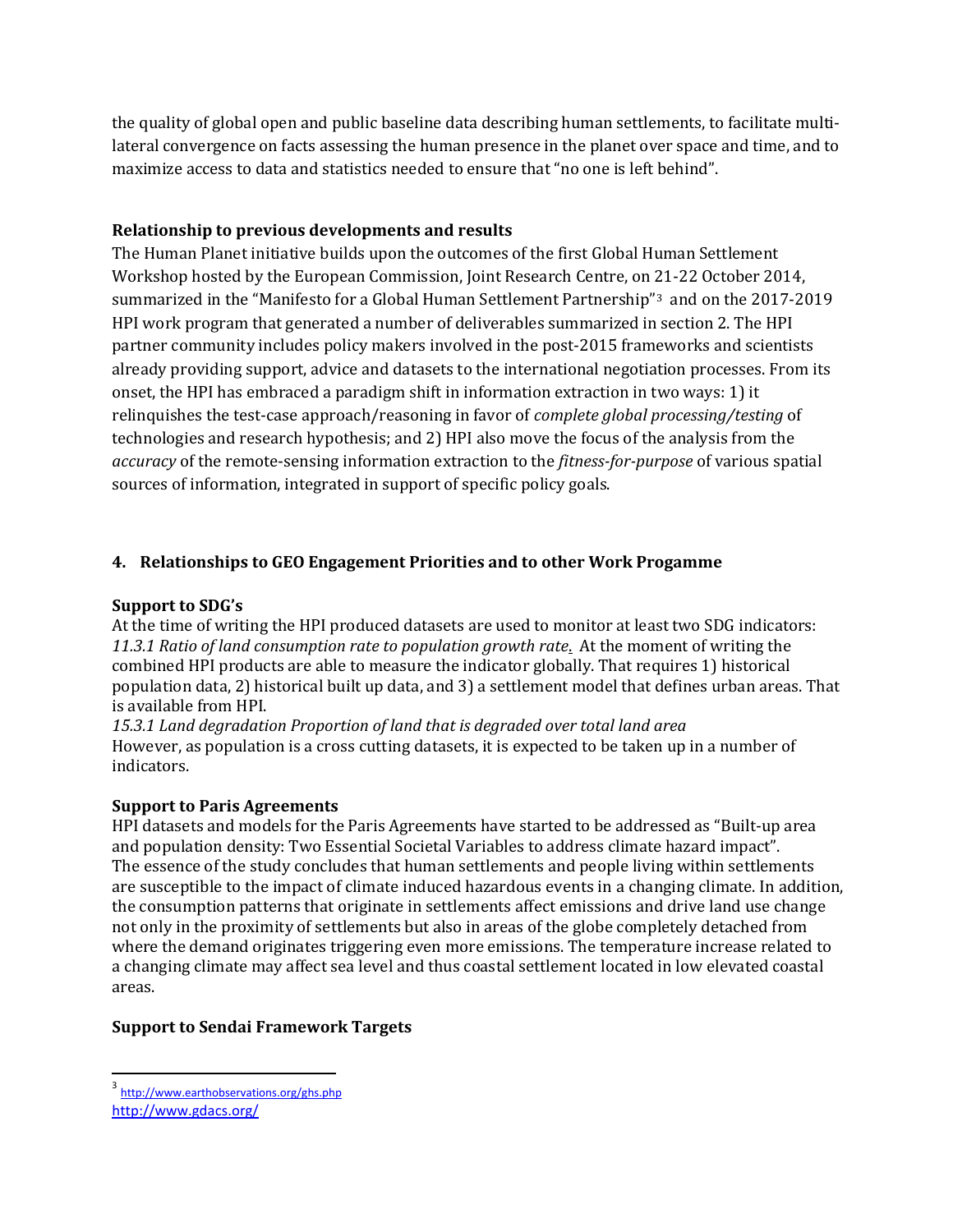HPI products are key to "Priority 1. Understanding Disaster Risk" as it addresses the quantification of "… exposure of persons and assets … knowledge that can be used for risk assessment, prevention, mitigation preparedness and response". In fact, built-up and population density are used to generate global exposure layers to the main fast on set hazards. In addition, the HPI information layers can be used as "denominators" to measure Sendai Targets to quantifying global disaster mortality, number of people affected by disaster impact.

#### **List of Flagships, Initiatives and Community Activities in the 2017-2019 GEO Work Programme to be continued in 2020-2022 plan.**

HPI will benefit by cooperating with other GEO activities. With respect to the measurement and the production of information layers, HPI will benefit in particular from interacting with EO4SDGs as well as the Global Urban Observation and Information and Global Land cover activities. This includes sharing fitness-for-purpose assessments produced by the GHS initiative and by adopting information from available information layers produced.

## **Thematic initiatives**

- Earth Observation in the Service of the 2030 Agenda for Sustainable Development (EO4SDG)
- Earth Observation for Disaster Risk Management
- GEOSS Platform
- POPGRID Data Collaborative
- Data Access for Risk Management (GEO-DARMA)
- Earth Observation for Health
- Global Network for Observation and Information in Mountain Environments (GEO-GNOME)
- Global Flood Risk Monitoring
- Global Urban Observation and Information
- Land Cover and Land Cover Change

#### **Regional Initiative:**

- EuroGEOSS
- AmeriGEOSS
- ArticGEOSS

# **5. Stakeholder Engagement and Capacity Building**

#### **Key organizations and stakeholders**

HPI includes remote sensing specialists, applied scientists, practitioners and policy makers (Appendix IV). The Policy makers from the international community include UN Agencies such as Habitat, UNDP, UNEP, UNSDR; the World Bank; and the European Commission Directorate General for Regional Policy (EC DG-REGIO). EC-REGIO supports the development of Global spatial baseline data on built-up areas from Sentinel sensors as well as the "New Degree of Urbanization" activity and a model used to generate a new classification of Human settlements globally. The "New Degree of Urbanization" developed in cooperation with Food and Agricultural Administration, UN Habitat, World Bank, Organization for Economic Co-operation and Development (OECD), and the European Commission Services, is considered by the UN Statistical Division as a new way to classify urban and rural areas. International charitable foundations as the Bill & Melinda Gates Foundation are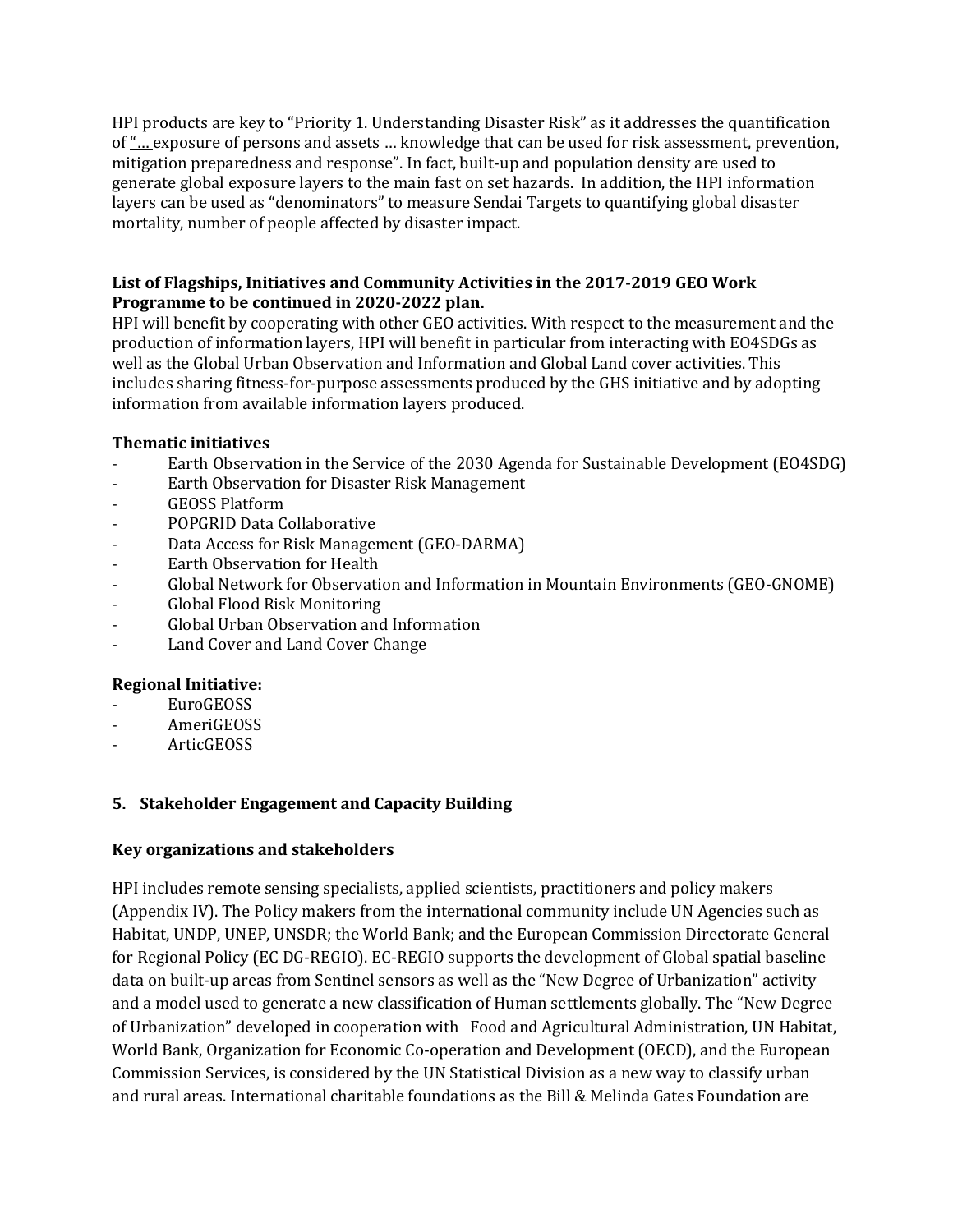actively supporting specific activity streams included in the Human Planet initiative, such as the Global high resolution age-structured population maps 2000-2020 coordinated by the WorldPop Project. New end-users are actively linked through the open data sharing principles, the digital platform, and the organization of special events in international conferences.

The HPI is engaging with a number of international institutions including on issue related to urbanization. One of the partners, European Commission – Regional Development (EC-DG REGIO), is coordinating the process of engaging with the international institutions.

The definition of urban and rural settlements is also relevant to FAO that focuses on rural settlements. JRC has engaged with FAO and have consolidated a procedure of settlement classification that fits the New Degree of Urbanization, where FAO focuses on the rural settlements.

## **Stakeholder engagement**

Stakeholders are engaged through the HPI itself, as some stakeholders including EC-DG REGIO, are partners of HPI. There are a number of bi- or multi-lateral cooperation taking place between partners and international institutions. For example, University of Twente, Joint Research Centre are cooperating with the UN Habitat led "Climate Resilience and the Urban Poor initiative".

# **Individual Capacity building.**

Capacity building in countries is organized by HPI partners in cooperation with other stakeholders. For example UN habitat in cooperation with European Commission, services are running workshop to introduce the New Degree of urbanization concept and datasets in countries of the world. Workshop are planned throughout 2019 and 2020.

#### **6. Governance**

In the time frame 2017-2019 the HPI was chaired by Martino Pesaresi. The 2020-2022 the HPI will be co-chaired by Martino Pesaresi and Robert Chen. Currently HPI is structured in twelve expert groups organized by thematic areas (Annex V) and governed by a steering committee. Each expert group benefits from access to all common datasets including pre-release of the baseline data. The experts of the thematic areas will provide advice in selecting input data sources (collect), in designing and implementation specific indicators; in reviewing the results (test); and in providing advice in the outreach activities.

The steering committee for 2020-2022 needs to be reviewed and participation confirmed. In the 2017-2019 time frame the steering committee included representatives of institutions involved in the post-2015 frameworks; experts on Human Planet data sources, testing and outreach actions; and the chairs of the Human Planet Expert Groups. The chairs are subject to a mechanism of rotation (tbd) allowing an adequate representation of all the involved institutions. The confirmed leaders of the Human Planet Scientific Steering committee are listed below in alphabetical order:

ALAN BELWARD European Commission, JRC, Copernicus Global Land Services<br>ANDREW J TATEM University of Southampton University of Southampton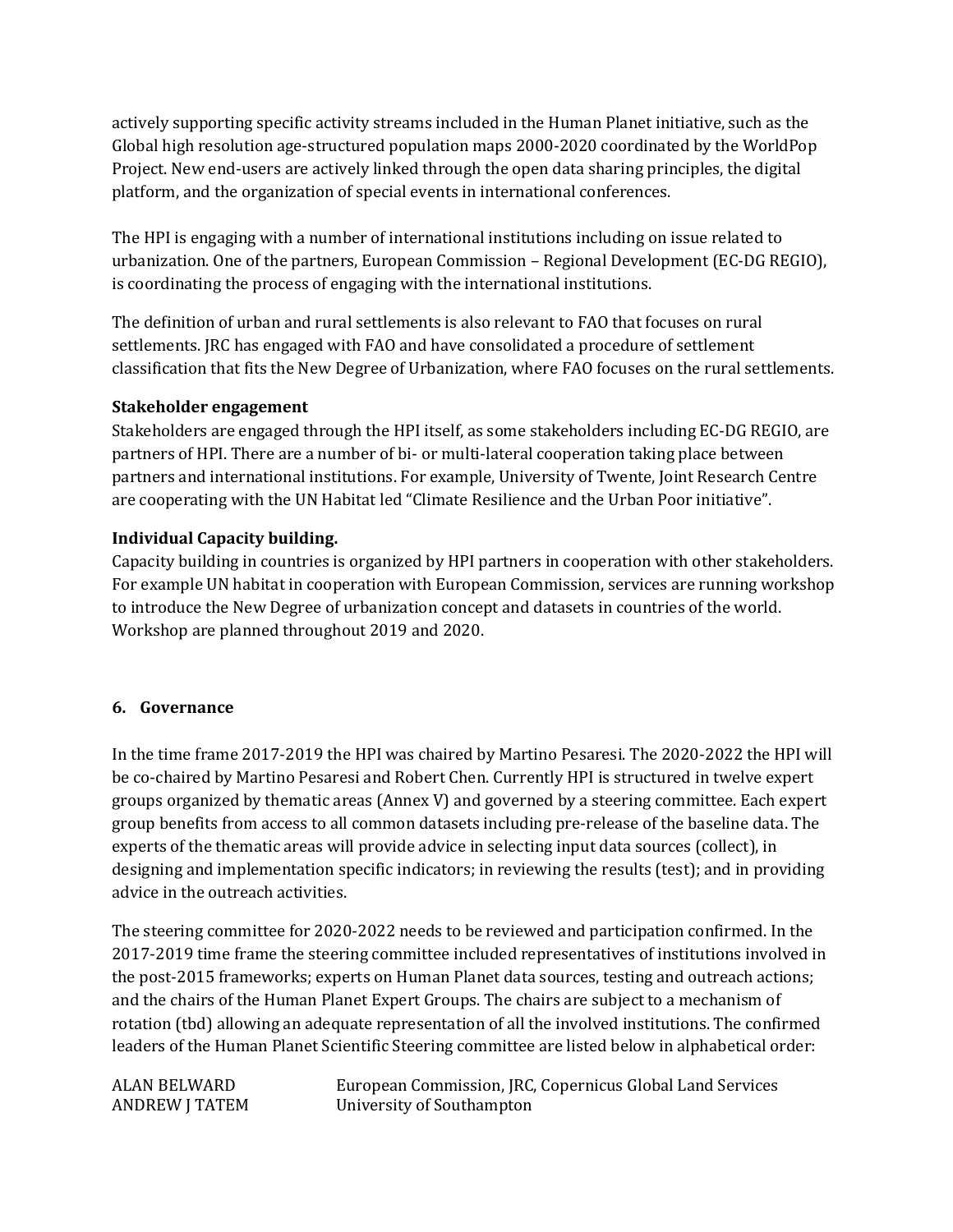| <b>BENJAMIN BECHTEL</b>   | Univ. of Hamburg, Center for Earth System Research and              |
|---------------------------|---------------------------------------------------------------------|
| Sustainability            |                                                                     |
| <b>DEBORAH BALK</b>       | City University of New York, Institute for Demographic Research     |
| <b>ROBERT CHEN</b>        | Center for International Earth Science Information Network (CIESIN) |
| LEWIS DIJKSTRA            | European Commission, DG Regional Development (REGIO)                |
| EDUARDO LÓPEZ MORENO      | UN HABITAT - Research and Capacity Development                      |
| <b>ELLEN HAMILTON</b>     | The World Bank (WB)                                                 |
| EUGENIE L. BIRCH          | University of Pennsylvania                                          |
| <b>GORA MBOUP</b>         | Global Observatory linking Research to Action (GORA)                |
| <b>MARK R. MONTGOMERY</b> | <b>Population Council</b>                                           |
| <b>MARTINO PESARESI</b>   | European Commission, JRC, GHSL                                      |
| PAUL C. SUTTON            | University of Denver                                                |
| <b>RICHARD SLIUZAS</b>    | University of Twente                                                |
| <b>SHAROLYN ANDERSON</b>  | University of South Australia                                       |
| <b>STEFFEN FRITZ</b>      | International Institute for Applied System Analysis (IIASA)         |
|                           |                                                                     |

The two co-chairs will maintain contact with expert group leaders, call meetings, define strategic priorities, engage with customer and users, with GEO secretariat and engage with GEO other GEO activities leaders.

## **Communicating**

HPI communicates though e-mails and by participating in international fora. The HPI organizes biannual Human Planet Forum (HPF). The first HPF was held in Enschede in September 2017 [\(https://ghsl.jrc.ec.europa.eu/HPIForum2017.php\)](https://ghsl.jrc.ec.europa.eu/HPIForum2017.php). The second HPF is planned for October 2019 ahead of the 2019 GEO Ministerial meeting.

The JRC has allocated human resources to assure a good communication flow within HPI.

#### **User engagement**

User engagement occurs at different levels. First, it occurs within the HPI as HPI members are also users of the products. The evaluation occurs within the HPI initiatives. Evaluation also occurs through a process of scientific reporting through special issues in Journal. One special issue hosted in the International Journal of Digital Earth focuses on settlement and a number of papers are already available on-line (Appendix II).

#### **Risk assessment**

The technical risks are low. The baseline data and the production of indicator based on the data were produced within the JRC GHSL team and the future work is to improve on that methodology.

The Financial risk is medium, as the project for large number of participants is mostly an in-kind support from public organizations having different procedures and timing for budget approval. However, partners like CIESIN receive support from funding agencies including NASA and the Bill & Melinda Gates Foundation.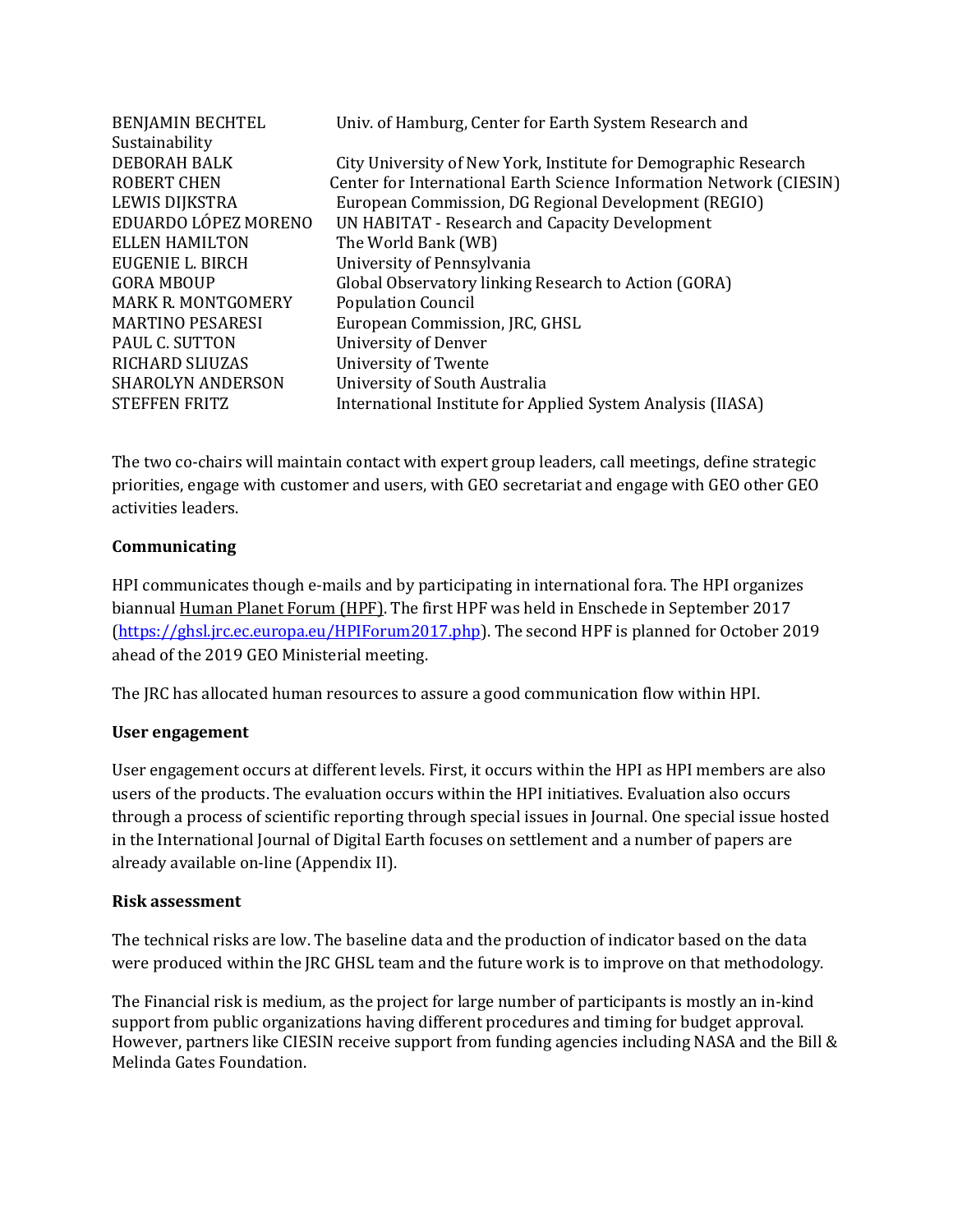The political risk is low, as the project involves multi-lateral international partnership, supporting internationally agreed frameworks.

The engagement risk is low, according to the feedbacks received so far the partners are engaged and interested in the results of the initiative.

According to the above, the whole project can be ranked as low-medium risk and no additional resources are needed for the implementation of a risk mitigation plan.

The risk management procedure will be to re-evaluate the above assessment parameters by the steering committee at the end of the first period of the project (2018) and decide accordingly if and how a new risk mitigation plan may be drafted.

#### **7. Resources**

#### **Estimated resources**

The initiative is largely based on the in-kind support of the partner organizations. The partners have expressed interest to coordinate their work with the Human Planet initiative and benefit of pre-release access to the new data and indicators developed by the community. The partners will also benefit to from web based data visualization tools mad available to the HPI partners. A selected number of partners benefit from funding of projects that in part contribute to the HPI, these include:

NASA GEO Human Planet projects:

- Population and Infrastructure on Our Human Planet (CIESIN, University of Louisville, and ImageCAT).
- Refugee camp mapping (Oregon State University).
- Black Marble (NASA Goddard Space Flight Center).

Gates Foundation projects:

• POPGRID Data Collaborative (CIESIN, SDSN, GPSDD).

A more complete description will be made available at a later stage.

#### **8. Technical Synopsis**

#### **Data**

Earth Observation: Landsat image archives, Copernicus Sentinel Image archives, MODIS Earth Observation derived datasets: MODIS urban, GRUMP, Global Urban Footprint, Global Settlement footprint.

Ancillary data: Census Data CIESIN population gridded data,

Additional: Building footprints

Open Street Map data layers

#### **Methods**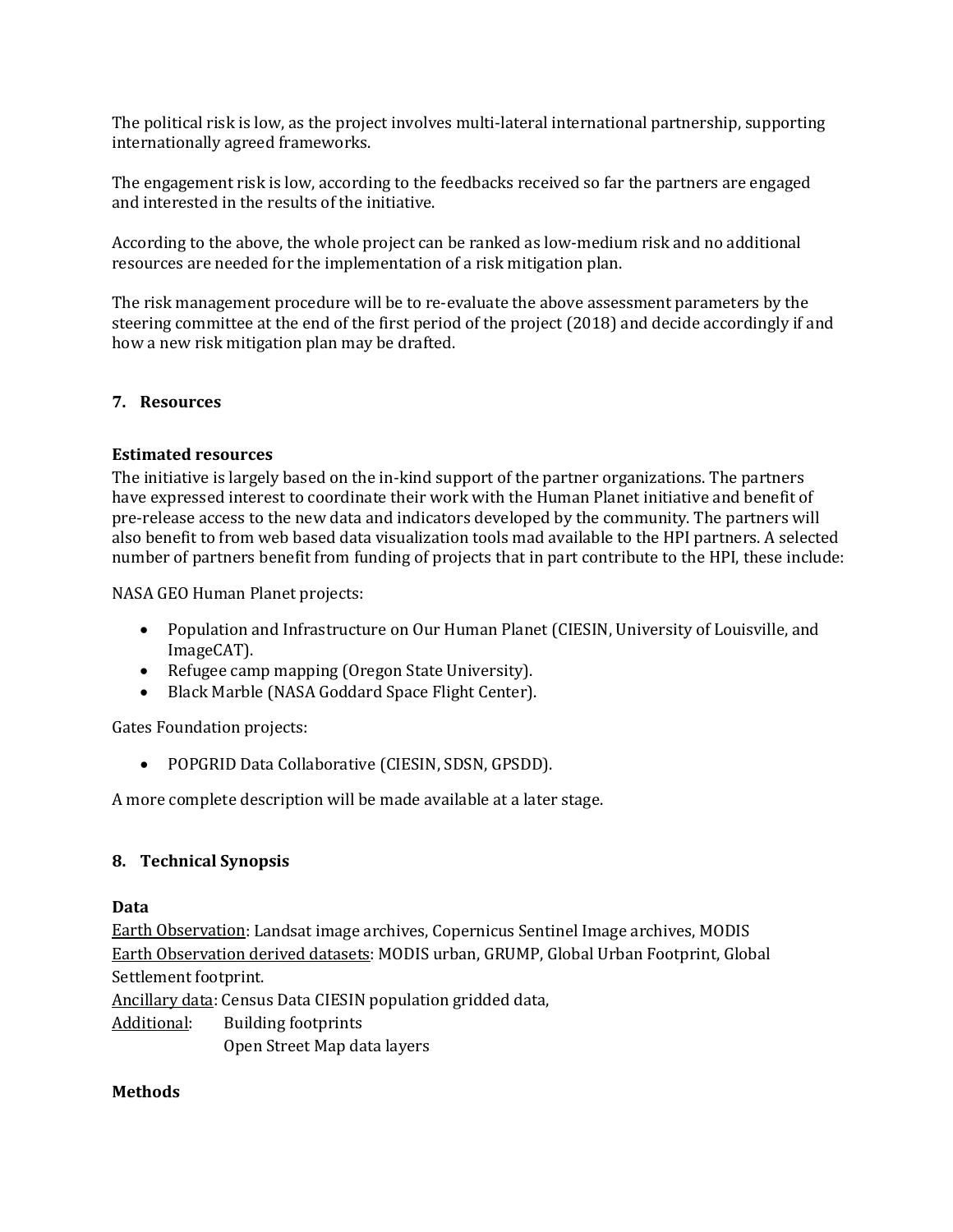Earth Observation extraction procedures, as well as data integration procedures are described in scientific papers and that are available from the web site of participating institutions (i.e[. https://ghsl.jrc.ec.europa.eu/\)](https://ghsl.jrc.ec.europa.eu/). A succinct list is available in Appendix II.

#### **Issues to be addressed/resolved**

The validation of global information products is an open issue for HPI. This specifically for the data historical data layers. There is a call of intent to define validation protocols and reference datasets that can support the validation process.

# **9. Data Policy**

The Human Planet initiative promotes open and free data access policy. It discloses the complete data production and dissemination cycle (open input, open processing methods, open outputs, open sharing platforms), with the mission to improve the public and scientific control of the evidences supporting the monitoring of the post-2015 international frameworks. It aims to improve the integration and the quality of global open and public baseline data describing human settlements, facilitate multi-lateral convergence on facts and figures assessing the human presence in the planet, and maximize the access to data and statistics to ensure that no one is left behind in the information gaps.

The data are uploaded on the GEOSS server and are also available for download from the web site of the two leading organizations JRC and CIESIN. For 2020-2022 the HPI plans to develop a dedicated HPI web site for data dissemination and data exploration.

Description of the key datasets used or created by the activity.

# **Prior to 2019**

Global historical baseline data on population and built-up areas 1975-1990-2000-2015. Sources: Landsat data (60, 30, 15m-res) and census data (GPW4)

# **2020-2022**

Global spatial baseline data on built-up areas from Sentinel sensors (10m-res). Source Sentinel 1 and Sentinel 2 data

Global settlement classification schema including urban-rural characterization and indicators

Source: GHSL Global high-resolution age-structured population maps 2000-2020 Sources: Census data, WorldPop, CIESIN, GHSL, other satellite data

Contributions to the GEOSS Data CORE, and Interoperability with the GCI (GEOSS Common Infrastructure). The data created by the initiative are fully adherent with the GEOSS Data Sharing and Data Management Principles<sup>[4](#page-12-0)</sup>.

<span id="page-12-0"></span> $4$  GEOSS Data Management Principles Prepared by the GEO Data Management Principles Task Force Approved by Data Management Principles Task Force on April 28, 2015 [https://www.earthobservations.org/documents/dswg/201504\\_data\\_management\\_principles\\_long\\_final.pdf](https://www.earthobservations.org/documents/dswg/201504_data_management_principles_long_final.pdf)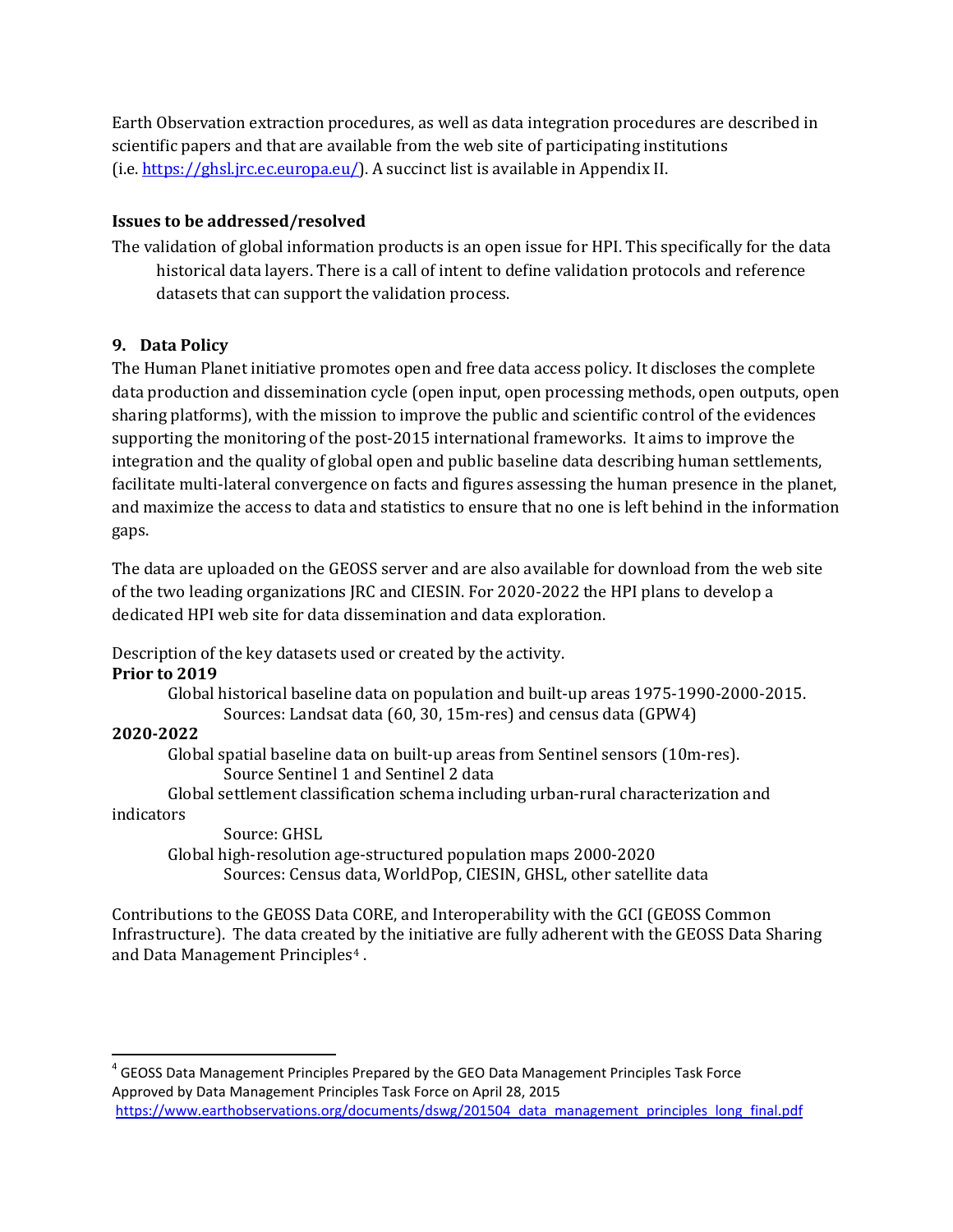All outputs may be available through the planned HPI web site. The partners are evaluating the best way to assure the longer-term preservation of data and information products.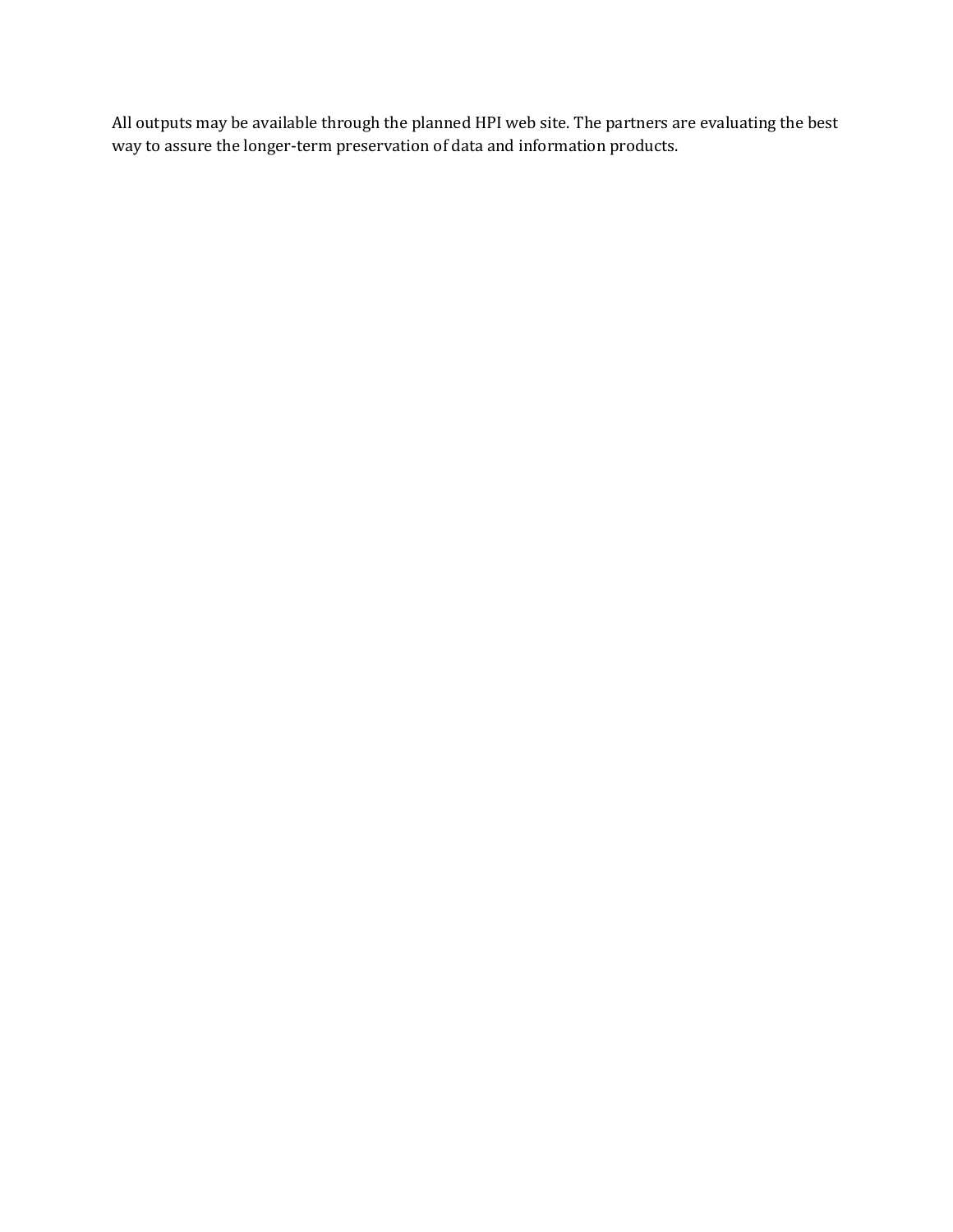#### **Annexes**

# **I. Acronyms and abbreviations**

| AmeriGEOSS      | America component of GEOSS                                   |  |
|-----------------|--------------------------------------------------------------|--|
| CAS/RADI        | Chinese Academy of Sciences/Remote Sensing and Digital Earth |  |
| <b>CIESIN</b>   | Center for International Earth Science Information Network   |  |
| DG REGIO        | Directorate General for Regional Policies                    |  |
| EC              | <b>European Commission</b>                                   |  |
| E <sub>O</sub>  | <b>Earth Observation</b>                                     |  |
| EO4SDG          | Earth Observation for Sustainable Development Indicators     |  |
| EuroGEOSS       | European component of GEO                                    |  |
| FA <sub>0</sub> | Food and Agricultural Organization                           |  |
| <b>GEO</b>      | <b>Group of Earth Observation</b>                            |  |
| <b>GEOSS</b>    | Group of Earth Observation System of Systems                 |  |
| <b>GHSL</b>     | Global Human Settlement Layer                                |  |
| <b>HPI</b>      | Human Planet Initiative                                      |  |
| <b>INPE</b>     | Instituto National de Pesquisas Espaciais                    |  |
| <b>JRC</b>      | Joint Research Centre                                        |  |
| <b>NASA</b>     | National Aeronautic and Space Administration                 |  |
| <b>OECD</b>     | Organization for Economic Cooperation and Development        |  |
| <b>SANSA</b>    | South African National Space Agency                          |  |
| <b>SDGs</b>     | Sustainable Development Indicators                           |  |
| WorldPOP        | High Resolution age-structured population distribution maps  |  |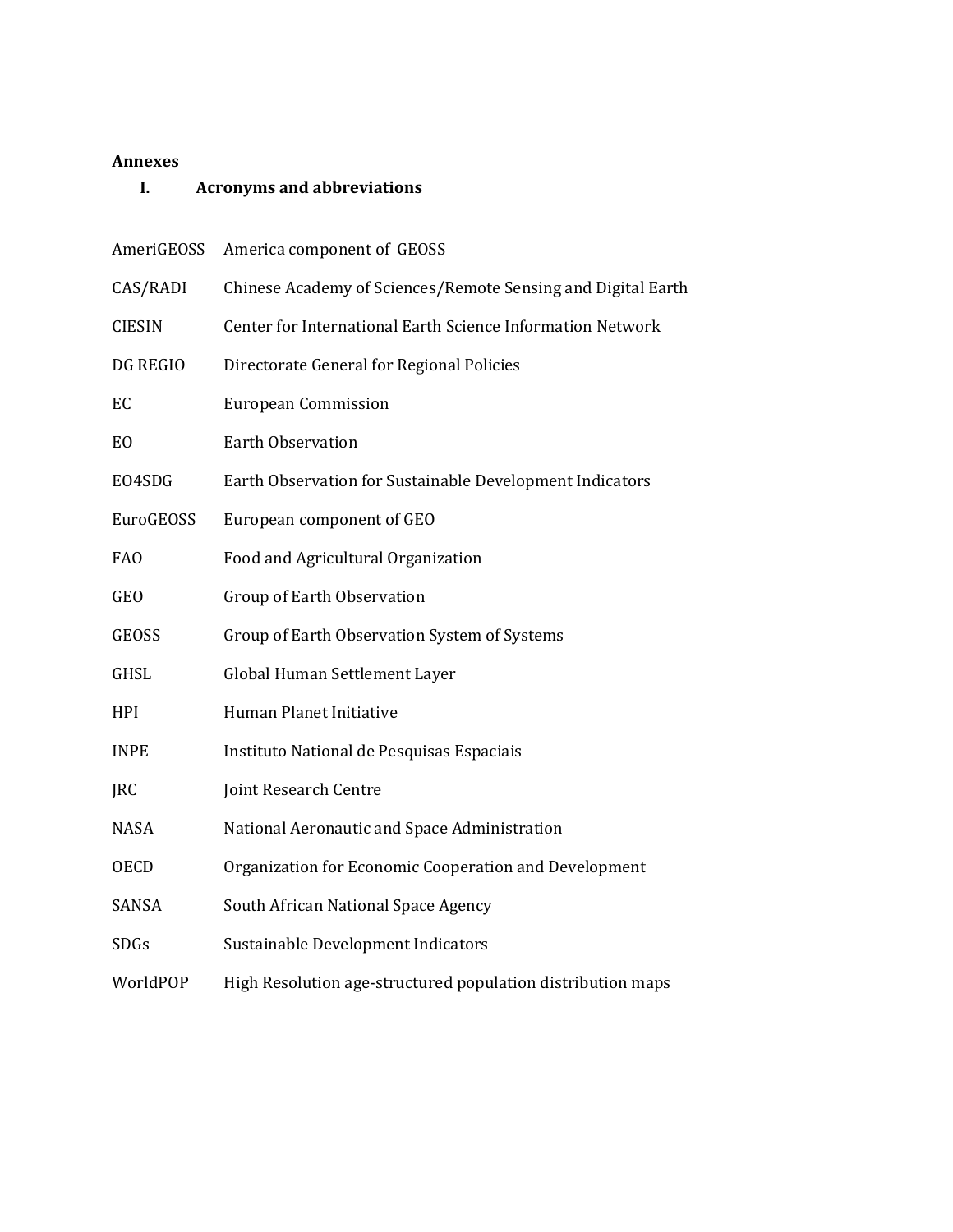## **II. List of Key references describing the basis for the work of the initiative**

Corbane, C., Martino, P., Panagiotis, P., Aneta, F.J., Michele, M., Sergio, F., Marcello, S., Daniele, E., Gustavo, N., Thomas, K., 2018. The grey-green divide: multi-temporal analysis of greenness across 10,000 urban centres derived from the Global Human Settlement Layer (GHSL). Int. J. Digit. Earth 1–18. https://doi.org/10.1080/17538947.2018.1530311

Corbane, C., Pesaresi, M., Politis, P., Syrris, V., Florczyk, A.J., Soille, P., Maffenini, L., Burger, A., Vasilev, V., Rodriguez, D., Sabo, F., Dijkstra, L., Kemper, T., 2017. Big earth data analytics on Sentinel-1 and Landsat imagery in support to global human settlements mapping. Big Earth Data 1, 118–144. https://doi.org/10.1080/20964471.2017.1397899

Ehrlich, D., Melchiorri, M., Florczyk, A., Pesaresi, M., Kemper, T., Corbane, C., Freire, S., Schiavina, M., Siragusa, A., 2018a. Remote Sensing Derived Built-Up Area and Population Density to Quantify Global Exposure to Five Natural Hazards over Time. Remote Sens. 10, 1378. https://doi.org/10.3390/rs10091378

Ehrlich, D., Kemper, T., Pesaresi, M., Corbane, C., 2018. Built-up area and population density: Two Essential Societal Variables to address climate hazard impact. Environ. Sci. Policy 90, 73–82. https://doi.org/10.1016/j.envsci.2018.10.001

Esch, T., Asamer, H., Bachofer, F., Balhar, J., Boettcher, M., Boissier, E., d' Angelo, P., Gevaert, C.M., Hirner, A., Jupova, K., Kurz, F., Kwarteng, A.Y., Mathot, E., Marconcini, M., Marin, A., Metz-Marconcini, A., Pacini, F., Paganini, M., Permana, H., Soukup, T., Uereyen, S., Small, C., Svaton, V., Zeidler, J.N., 2018. Digital World Meets Urban Planet – new prospects for evidence-based urban studies arising from joint exploitation of big earth data, information technology and shared knowledge. Int. J. Digit. Earth 1–22. https://doi.org/10.1080/17538947.2018.1548655

Florczyk, A.J., Melchiorri, M., Zeidler, J., Corbane, C., Schiavina, M., Freire, S., Sabo, F., Politis, P., Esch, T., Pesaresi, M., 2019. The Generalised Settlement Area: mapping the Earth surface in the vicinity of built-up areas. Int. J. Digit. Earth 1–16. https://doi.org/10.1080/17538947.2018.1550121

Freire, S., Kemper, T., Pesaresi, M., Florczyk, A., Syrris, V., 2015. Combining GHSL and GPW to improve global population mapping. IEEE, pp. 2541–2543. https://doi.org/10.1109/IGARSS.2015.7326329

Freire, S., MacManus, K., Pesaresi, M., Doxsey-Whitfield, E., Mills, J., 2016. Development of new open and free multi-temporal global population grids at 250 m resolution, in: Profeedings of AGILE 2016. Presented at the AGILE 2016, Helsinki, Finland.

Freire, S., Schiavina, M., Florczyk, A.J., MacManus, K., Pesaresi, M., Corbane, C., Borkovska, O., Mills, J., Pistolesi, L., Squires, J., Sliuzas, R., 2018. Enhanced data and methods for improving open and free global population grids: putting 'leaving no one behind' into practice. Int. J. Digit. Earth 1–17. https://doi.org/10.1080/17538947.2018.1548656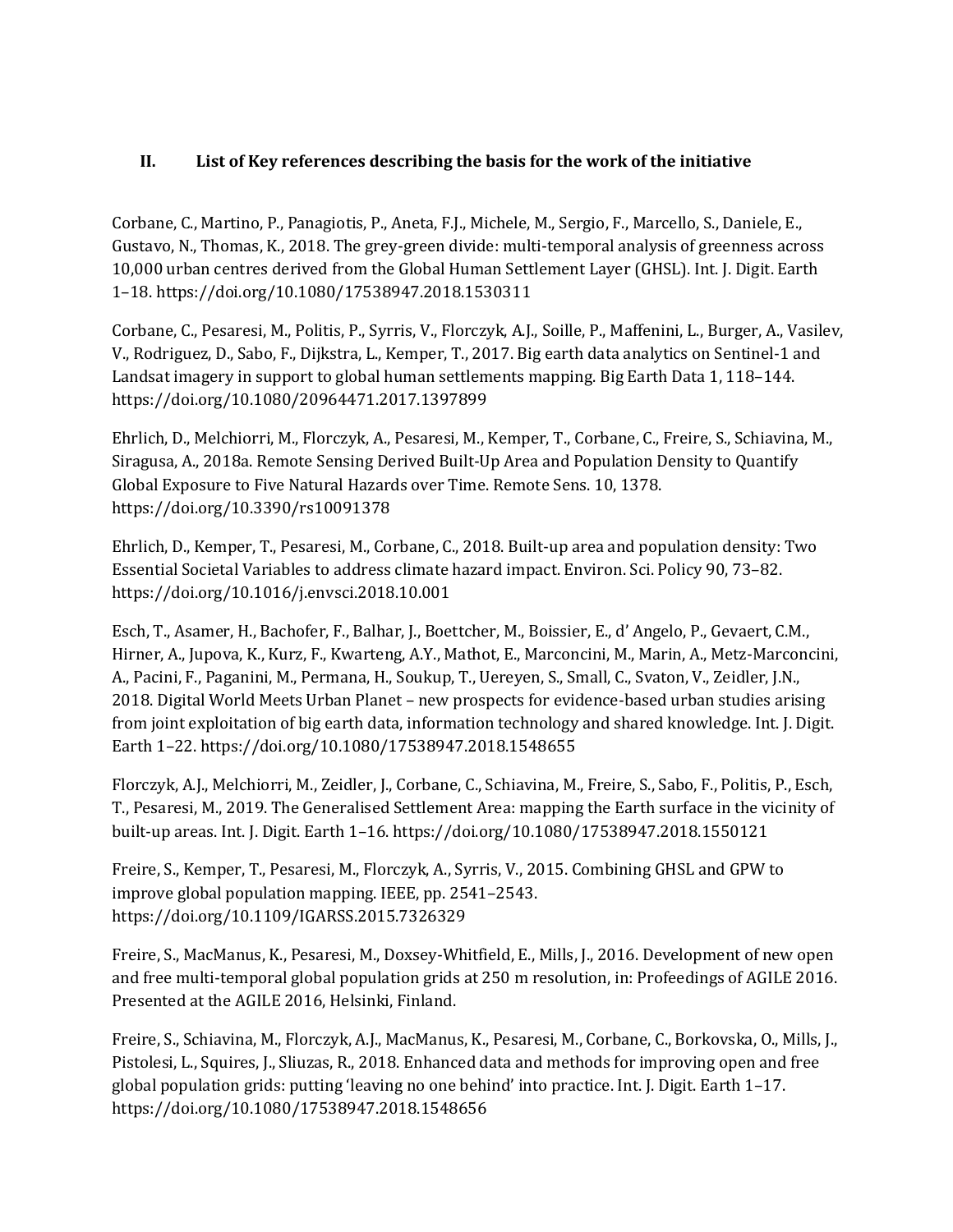Melchiorri, M., Florczyk, A., Freire, S., Schiavina, M., Pesaresi, M., Kemper, T., 2018. Unveiling 25 Years of Planetary Urbanization with Remote Sensing: Perspectives from the Global Human Settlement Layer. Remote Sens. 10, 768. https://doi.org/10.3390/rs10050768

Melchiorri, M., Pesaresi, M., Florczyk, A., Corbane, C., Kemper, T., 2019. Principles and Applications of the Global Human Settlement Layer as Baseline for the Land Use Efficiency Indicator—SDG 11.3.1. ISPRS Int. J. Geo-Inf. 8, 96. https://doi.org/10.3390/ijgi8020096

Pesaresi, Martino, Corbane, C., Julea, A., Florczyk, A., Syrris, V., Soille, P., 2016a. Assessment of the Added-Value of Sentinel-2 for Detecting Built-up Areas. Remote Sens. 8, 299. https://doi.org/10.3390/rs8040299

Pesaresi, M, Ehrlich, D., Ferri, S., Florczyk, A.J., Freire, S., Halkia, M., Julea, A., Kemper, T., Soille, P., Syrris, V., 2016. Operating procedures for the production of the Global Human Settlement Layer from Landsat data of the epochs 1975, 1990, 2000, and 2014. Joint Research Centre, Luxembourg: Publications Office of the European Union.

Pesaresi, M., Ehrlich, D., Kemper, T., Siragusa, A., Florczyk, A., Freire, S., Corbane, C., 2017. Atlas of the Human Planet 2017: Global Exposure to Natural Hazards. Luxembourg: Publications Office of the European Union.

Pesaresi, M., Guo Huadong, Blaes, X., Ehrlich, D., Ferri, S., Gueguen, L., Halkia, M., Kauffmann, M., Kemper, T., Linlin Lu, Marin-Herrera, M.A., Ouzounis, G.K., Scavazzon, M., Soille, P., Syrris, V., Zanchetta, L., 2013. A Global Human Settlement Layer From Optical HR/VHR RS Data: Concept and First Results. IEEE J. Sel. Top. Appl. Earth Obs. Remote Sens. 6, 2102–2131. https://doi.org/10.1109/JSTARS.2013.2271445

Pesaresi, Martino, Melchiorri, M., Siragusa, A., Kemper, T., 2016b. Atlas of the Human Planet 2016. Mapping Human Presence on Earth with the Global Human Settlement Layer. Publications Office of the European Union, Luxembourg.

Pesaresi, Martino, Syrris, V., Julea, A., 2016c. A New Method for Earth Observation Data Analytics Based on Symbolic Machine Learning. Remote Sens. 8, 399. https://doi.org/10.3390/rs8050399

Uhl, J.H., Zoraghein, H., Leyk, S., Balk, D., Corbane, C., Syrris, V., Florczyk, A.J., 2018. Exposing the urban continuum: implications and cross-comparison from an interdisciplinary perspective. Int. J. Digit. Earth 1–23. https://doi.org/10.1080/17538947.2018.1550120

# **III. Brief CV of Project Leader(s)**

# **Martino Pesaresi**

Martino works at the European Commission, Joint Research Center (EC JRC), contributing to programs dealing with the use of space technologies for automatic image information retrieval and decision support systems in the areas of post-natural-disaster and post-conflict damage assessment, conflict-related resource monitoring, risk and exposure mapping. In 2005-2007 he was the chair or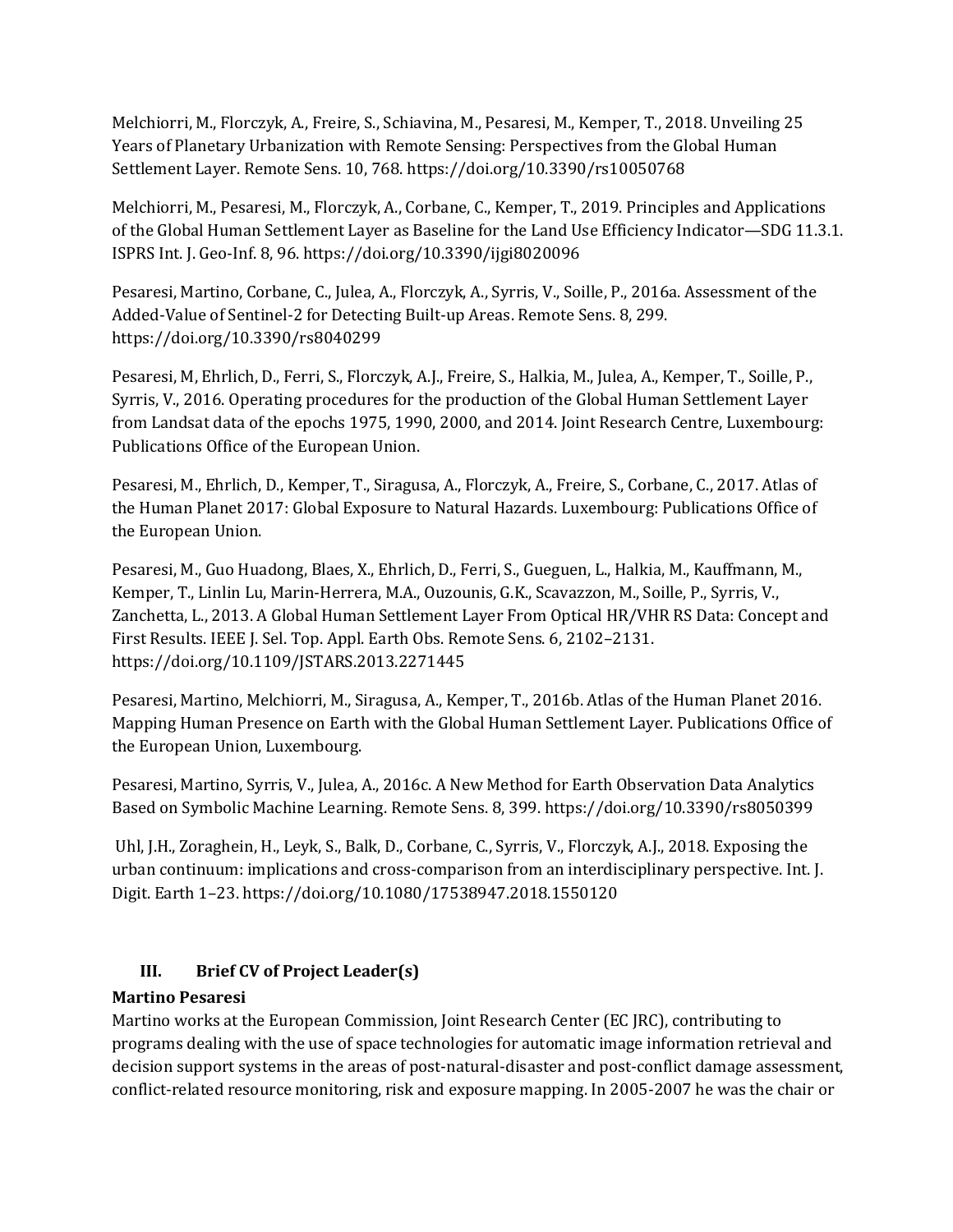of the Global Monitoring for Security and Stability (GMOSS) Network of Excellence. From 2007 to 2013, he was the leader of the team "Information Support for Effective and Rapid External Action" (ISFEREA) of the EC JRC. From 2014 to 2016, he was initializing and leading the Global Human Settlement Layer (GHSL) project activities of the EC JRC, establishing new geospatial analytics technologies for assessing the human presence on the planet supporting post-2015 international frameworks. He is the chair of the "Human Planet" international initiative in the frame of the Group of Earth Observation (GEO) work program 2017-2019. He is co-chair of the "urban working group" in the Digital Belt and Road (DBAR) program set by the Chinese Academy of Sciences.

# **Robert Chen**

# **IV. Participant organizations**

As of February 2019, the partner contributors list includes more than 220 individual scientists and policy makers belonging to more than 120 different organizations, including academies, international stakeholders, governmental bodies and private firms. These organizations include: ACCUWEATHER.COM;ASAU;BILL & MELINDA GATES FOUNDATION, USA;BROWN UNIVERSITY; CESBIO (BUREAU 123) CHINESE ACADEMY SCIENCES, RADI; CHINESE UNIVERSITY OF HONG KONG;CIMA FOUNDATION;CITIESALLIANCE;CITY UNIVERSITY OF NEW YORK, INSTITUTE FOR DEMOGRAPHIC RESEARCH;COLUMBIA UNIVERSITY, CIESIN; COMMUNICATION, NETWORKS AND CONTENTION RESEARCH GROUP, DEPARTMENT OF POLITICS AND PUBLIC ADMINISTRATION, UNIVERSITY OF KONSTANZ;COMPETENCE CENTER FOR URBAN AND REGIONAL PLANNING (CORP);CONSERVATION SCIENCE PARTNERS; CONSULTANT TO THE CHIEF ECONOMIC ADVISER TO THE GOVERNMENT OF INDIA; DEPARTAMENTO ADMINISTRATIVO NACIONAL DE ESTADISTICA (DANE);DEPARTMENT OF GEOGRAPHY, UNIVERITY OF KANSAS;DEPARTMENT OF GEOGRAPHY, VICTORIA UNIVERSITY; DEUTSCHES ZENTRUM FÜR LUFT- UND RAUMFAHRT – DLR (GERMANY); DEVEX;DIPARTIMENTO DELLA PROTEZIONE CIVILE; ENVIRONMENT AND PRODUCTION TECHNOLOGY DIVISION, INTERNATIONAL FOOD POLICY AND RESEARCH INSTITUTE (IFPRI), CGIAR CONSORTIUM FOR SPATIAL INFORMATION;ERASMUS UNIVERSITY ROTTERDAM, HIS; EUROPEAN BANK FOR RECONSTRUCTION AND DEVELOPMENT; EUROPEAN COMMISSION, DGREGIO; EUROPEAN COMMISSION, EUROSTAT; EUROPEAN COMMISSION, JOINT RESEARCH CENTRE; EUROPEAN SPACE AGENCY; FEDERAL EMERGENCY MANAGEMENT AGENCY (FEMA); FEDERAL UNIVERSITY OF CAMPINA GRANDE IN BRAZIL; FONDAZIONE ENI ENRICO MATTEI; GEOADAPTIVE LLC; GÉOGRAPHIE-CITÉS LAB. CNRS - PARIS 1 PANTHÉON SORBONNE UNIVERSITY; GEOINFORMATICS DIVISION OF THE KTH UNIVERSITY, STOCKHOLM SWEDEN; GLOBAL OBSERVATORY LINKING RESEARCH TO ACTION (GORA); GROUP ON EARTH OBSERVATION; HELMHOLTZ ZENTRUM GEESTACHT; IMAGECAT INC; INSTITUT DE RECHERCHE POUR LE DÉVELOPPMENT; INSTITUTE FOR DISASTER MANAGEMENT AND RECONSTRUCTION, SICHUAN UNIVERSITY; THE HONG KONG POLYTECHNIC UNIVERSITY; INSTITUTE FOR TRANSPORTATION & DEVELOPMENT POLICY; INSTITUTO NACIONAL DE PESQUISAS ESPACIAIS (INPE); INTERNATIONAL CENTRE FOR EARTH SIMULATION FOUNDATION;INTERNATIONAL INSTITUTE FOR APPLIED SYSTEMS ANALYSIS (IIASA); INTERNTIONAL ORGANISATION ON MIGRATION; IREVOLUTIONS.ORG; KING'S COLLEGE LONDON, DEPARTMENT OF GEOGRAPHY; KTH ROYAL INSTITUTE OF TECHNOLOGY; LABORATOIRE IMAGE, VILLE, ENVIRONNEMENT, UMR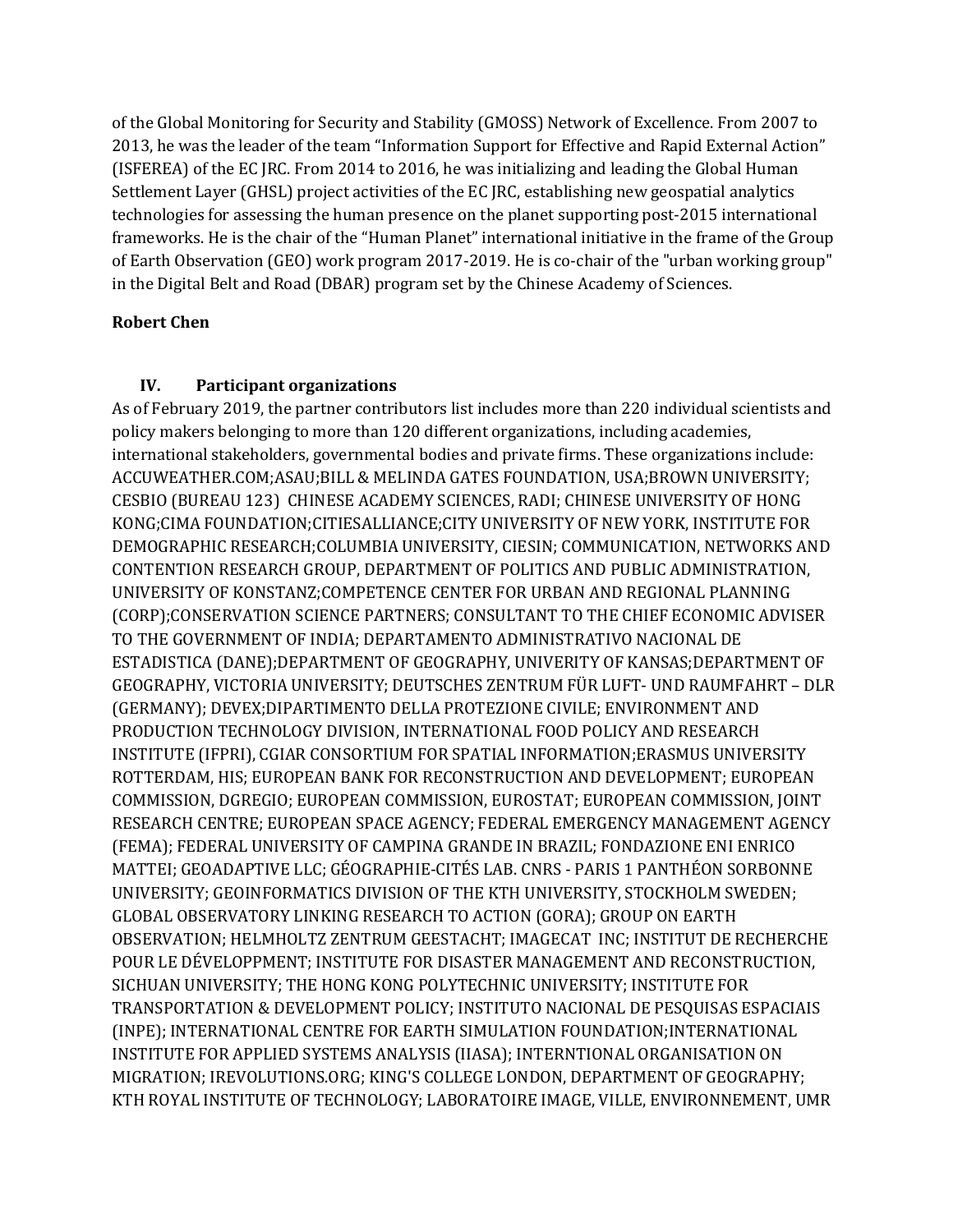CNRS 7362 - UNIVERSITÉ DE STRASBOURG, FACULTÉ DE GÉOGRAPHIE ET D'AMÉNAGEMENT; LINCOLN INSTITUTE OF LAND POLICY IN CAMBRIDGE; LITOGRAFIA ARTISTICA CARTOGRAFICA SRL (LAC); MCGILL UNIVERSITY: SCHOOL OF ENVIRONMENT AND ECONOMICS; MIT DEPARTMENT OF ECONOMICS; MIT MEDIA LAB; MONASH UNIVERSITY; NATIONAL AERONAUTICS AND SPACE ADMINISTRATION (NASA); NATIONAL CENTER FOR ATMOSPHERIC RESEARCH; NATIONAL OBSERVATORY OF ATHENS; NEW YORK UNIVERSITY; NOSDRA; NYU STERN URBANIZATION PROJECT; OAK RIDGE NATIONAL LABORATORY; OREGON STATE UNIVERSITY; ORGANISATION FOR ECONOMIC CO-OPERATION AND DEVELOPMENT; PBL NETHERLANDS ENVIRONMENTAL ASSESSMENT AGENCY; POPULATION COUNCIL; REINER LEMOINE INSTITUT; RISK MANAGEMENT SOLUTIONS (RMS); SCHOOL OF ENGINEERING - UNIVERSITY OF BASILICATA; SOUTH AFRICAN NATIONAL SPACE AGENCY (SANSA); STATE UNIVERSITY OF NEW YORK COLLEGE OF ENVIRONMENTAL SCIENCE AND FORESTRY; STEP, WOODROW WILSON SCHOOL, PRINCETON UNIVERSITY; SWISS AGENCY FOR DEVELOPMENT AND COOPERATION, BERN; THE WORLD BANK; THE WORLD BANK/ UNIVERSITY OF AMSTERDAM; TURKISH STATISTICAL INSTITUTE (TURKSTAT); UN HABITAT - RESEARCH AND CAPACITY DEVELOPMENT; UN POPULATION DIVISION | DEPARTMENT OF ECONOMIC AND SOCIAL AFFAIRS; UNITED NATIONS DEVELOPMENT PROGRAMME; UNEP WORLD CONSERVATION MONITORING CENTRE;UNHABITAT, GLOBAL URBAN OBSERVATORTY; UNICAR MYANMAR - WASH;UNITED NATIONS INTERNATIONAL CHILDREN EMERGENCY FUND; UNITED NATIONS ENVIRONMENTAL PROGRAMME; UNIV. BROWN UNIVERSITY CIDR; UNIV. OF BOSTON; UNIV. OF PRINCETON; UNIV. OF TUFTS;UNIVERSIDAD DE LOS ANDES, BOGOTA, COLOMBIA; UNIVERSITY COLLEGE LONDON(UCL); UNIVERSITY EBERSWALDE, GERMANY; UNIVERSITY GEORGE WASHINGTON; UNIVERSITY OF AMSTERDAM; UNIVERSITY OF ARIZONA STATE; UNIVERSITY OF ARKANSAS; UNIVERSITY OF BRISTOL; UNIVERSITY OF BRUSSELS; UNIVERSITY OF COLORADO, BOULDER; UNIVERSITY OF COLUMBIA, CIESIN; UNIVERSITY OF COLUMBIA, EARTH INSTITUTE; UNIVERSITY OF DENVER; UNIVERSITY OF EXETER; UNIVERSITY OF FLENSBURG;UNIVERSITY OF HAMBURG, CENTER FOR EARTH SYSTEM RESEARCH AND SUSTAINABILITY; UNIVERSITY OF LOUVAIN, BELGIUM; UNIVERSITY OF MEXICO; UNIVERSITY OF MUNICH; UNIVERSITY OF NORTH CAROLINA WILMINGTON; UNIVERSITY OF PENNSYLVANIA; UNIVERSITY OF SALZBURG; UNIVERSITY OF SOUTH AUSTRALIA; UNIVERSITY OF SOUTHAMPTON, WORLDPOP PROJECT; UNIVERSITY OF THESSALONIKI ARISTOTLE; UNIVERSITY OF TOKYO; UNIVERSITY OF TSINGHUA; UNIVERSITY OF TWENTE; UNIVERSITY OF VENEZIA, ITALY; UNIVERSITY OF WISCONSIN-MADISON; UNIVERSTITY OF SOUTHAMPTON; US ARMY CORPS OF ENGINEERS; VALECTUS, MUMBAI, INDIA; WORLD HEALTH ORGANIZATION; WORLD RESOURCES INSTITUTE; YALE UNIVERSITY.